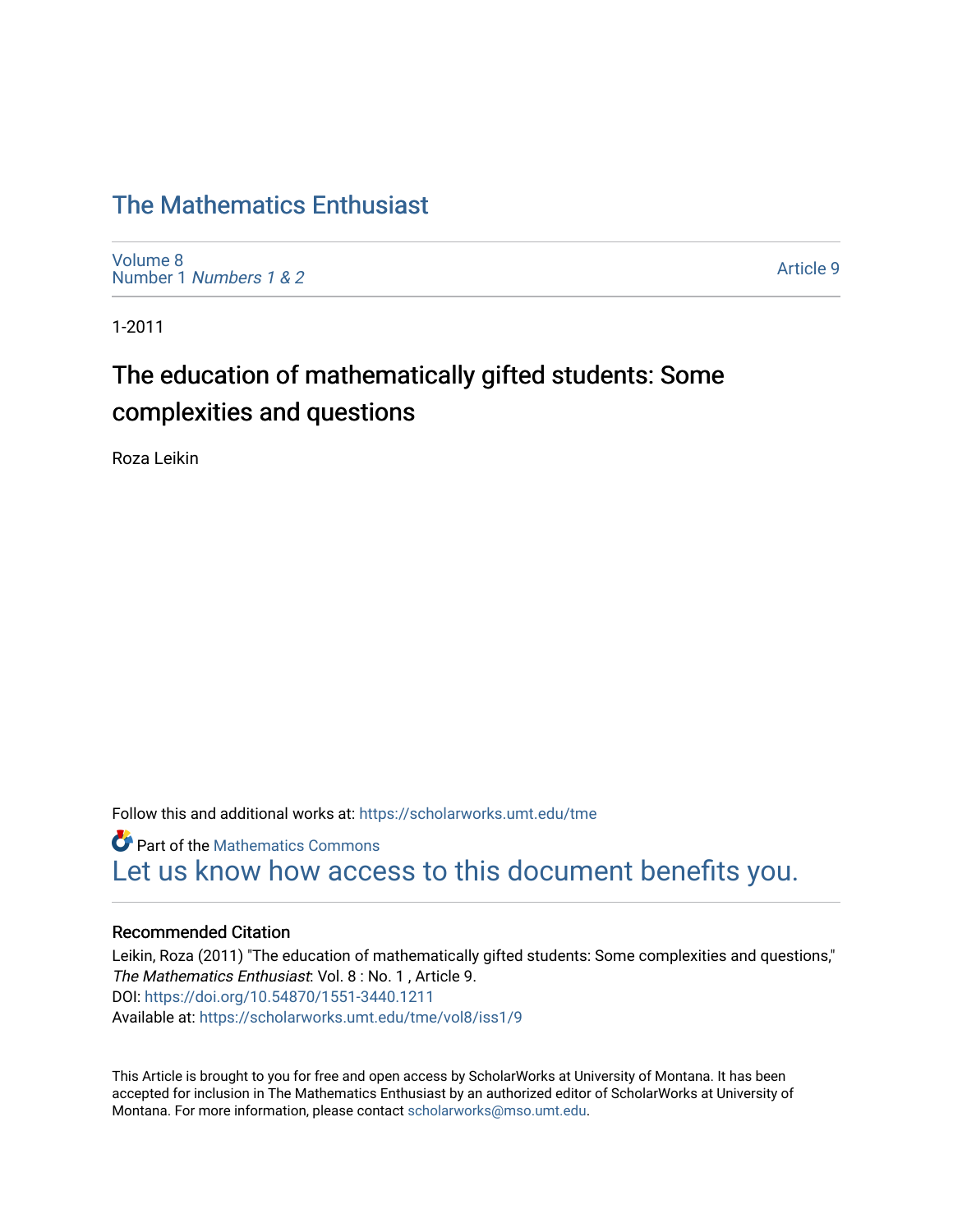#### **The education of mathematically gifted students: Some complexities and questions**

#### **Roza Leikin Faculty of Education, University of Haifa, Israel**

**Abstract:** *In this paper I analyze some complexities in the education of mathematically gifted students. The list of issues presented in this paper is not inclusive; however, all of them seem to be typical on the international scope. Among these issues are: (1) the gap between research in mathematics education and the research in gifted education; (2) the role of creativity in the education of the gifted and the theoretical perspective on the relationship between creativity and giftedness, and (3) teaching the gifted and the teachers of gifted, including relationships between the equity principle in mathematics education and views on the education of gifted. In the paper I outline some actual research questions in the field of education of mathematically gifted.* 

**Key words:** Educating the gifted, Mathematical creativity and giftedness, Research and practice

# **INTRODUCTION**

Mathematics educators and researchers in mathematics education agree that any decisions made with respect to the education of mathematically talented children and adolescents should be based on research findings and on the deep understanding of mathematical thinking and learning. Following Schoenfeld (2000, 2002), who shed light on the two main purposes of research in mathematics education, I maintain that research in the field of mathematical giftedness and creativity must be carried out in two interrelated directions:

- First (theoretical) is to understand the nature of mathematical giftedness and mathematical creativity from the perspectives of thinking, teaching, and learning
- Second (applied) is to use such understanding to improve mathematics instruction in a way that helps realize mathematical giftedness and encourage mathematical creativity. I demonstrate the shortage of systematic research in the education of mathematically gifted students, and outline some complexities in the education of gifted that require systematic research. I present some research questions that can be seen as a research agenda in the field of teaching mathematically gifted students.

*The Montana Mathematics Enthusiast*, ISSN 1551-3440, Vol. 8, nos.1&2, pp.167- 188 2011©Montana Council of Teachers of Mathematics & Information Age Publishing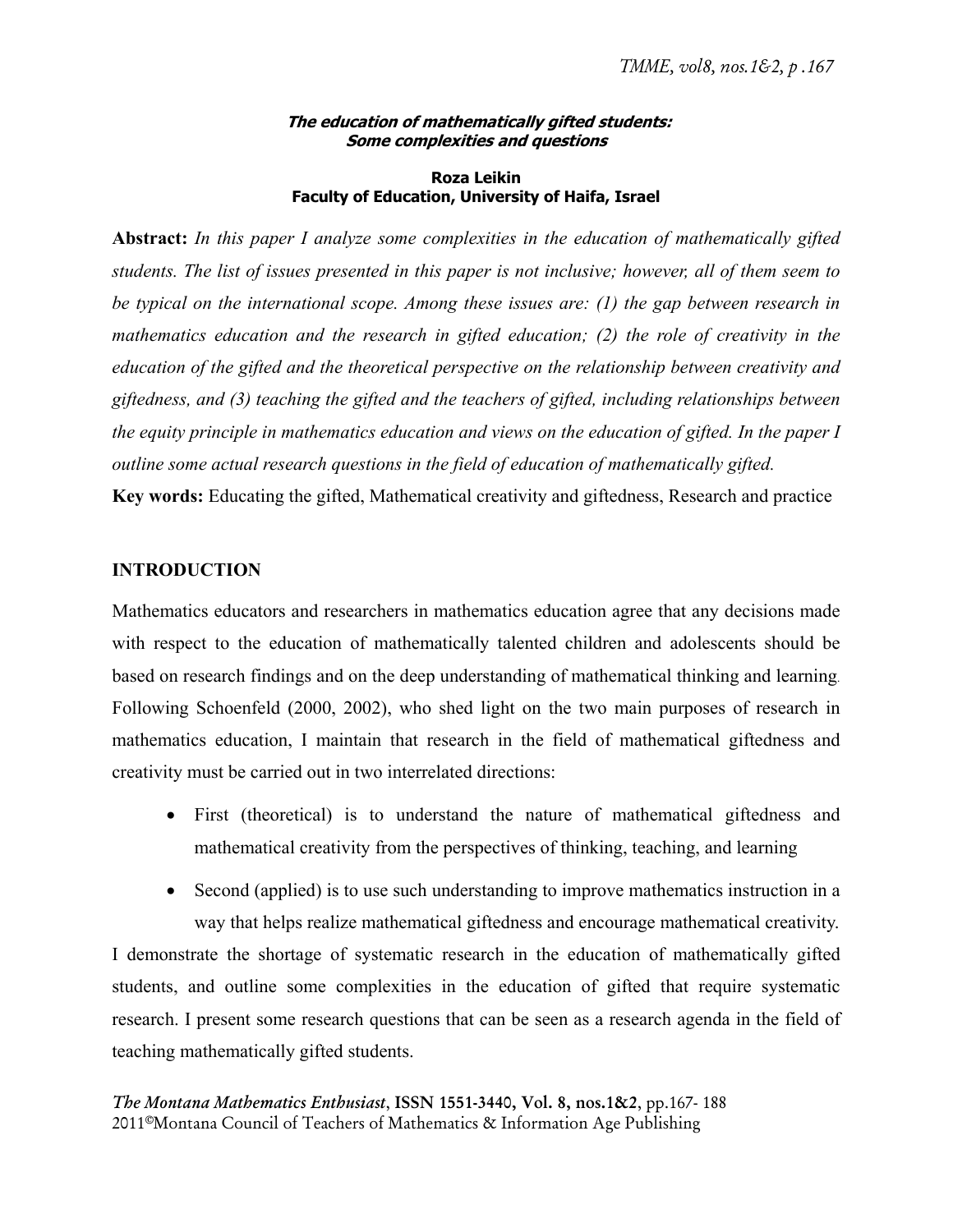$\overline{a}$ 

# **1. RESEARCH IN MATHEMATICS EDUCATION AND RESEARCH IN GIFTED EDUCATION1**

Educational literature related to the issues of high mathematical ability, mathematical talents, mathematical giftedness and mathematical creativity contains a variety of descriptive reports, instructional guidelines, and reference materials, but research reports in the field are less common. Analysis of the research literature in the fields of gifted education and mathematics education leads to the conclusion that the studies in these two fields moved in two tangential rather than intersecting directions. The following evidence clearly illustrates that mathematics education is underrepresented in the field of gifted education and, vice versa, the research on giftedness and gifted education is underrepresented in the field of mathematics education.

## **1.1 Publications in Research Journals Devoted to Giftedness**

During the past decade seven key journals in the field of giftedness and intelligence (Gifted Child Quarterly, High Ability Studies, Journal for the Education of the Gifted, The Journal of Secondary Gifted Education, Creativity Research Journal, and the Journal for the Education of the Gifted) published only a few articles devoted directly to mathematical giftedness or creativity. The following twelve papers, from among more than 1,000 published in the past ten years, form an almost complete list: Chamberlin & Moon, 2005; Hodge & Kemp, 2006; Hong & Aqui, 2004; Koichu & Berman, 2005; Kwon, Park & Park, 2006; Mann, 2006; Nokelainen, Tirry & Merenti-Valimaki, 2007; Olszewski-Kubilius & Lee, 2004; Reed, 2004; Sriraman, 2003; 2005; Yim, Chong, Song & Kwon, 2008). Eight of the twelve studies are clearly connected with research in mathematics education.

Mann (2006) and Sriraman (2005) perform a theoretical analysis of the relationship between mathematical creativity and mathematical giftedness. Koichu & Berman (2005), Sriraman (2003) and Yim, et al. (2008) analyze problem-solving strategies used by mathematically gifted students. Chamberlin and Moon (2005) and Kwon, Park and Park (2006) suggest developing mathematical creativity based on earlier advances in mathematics education. Reed (2004) suggests and tests approaches to teaching the gifted at geometry lessons in heterogeneous classroom. Other studies consider good performance in mathematics as one of the several characteristics of general giftedness (Hodge & Kemp, 2006; Hong & Aqui, 2004), one of

<sup>&</sup>lt;sup>1</sup>If I overlooked any important publications in the course of the research, I apologize for the omissions.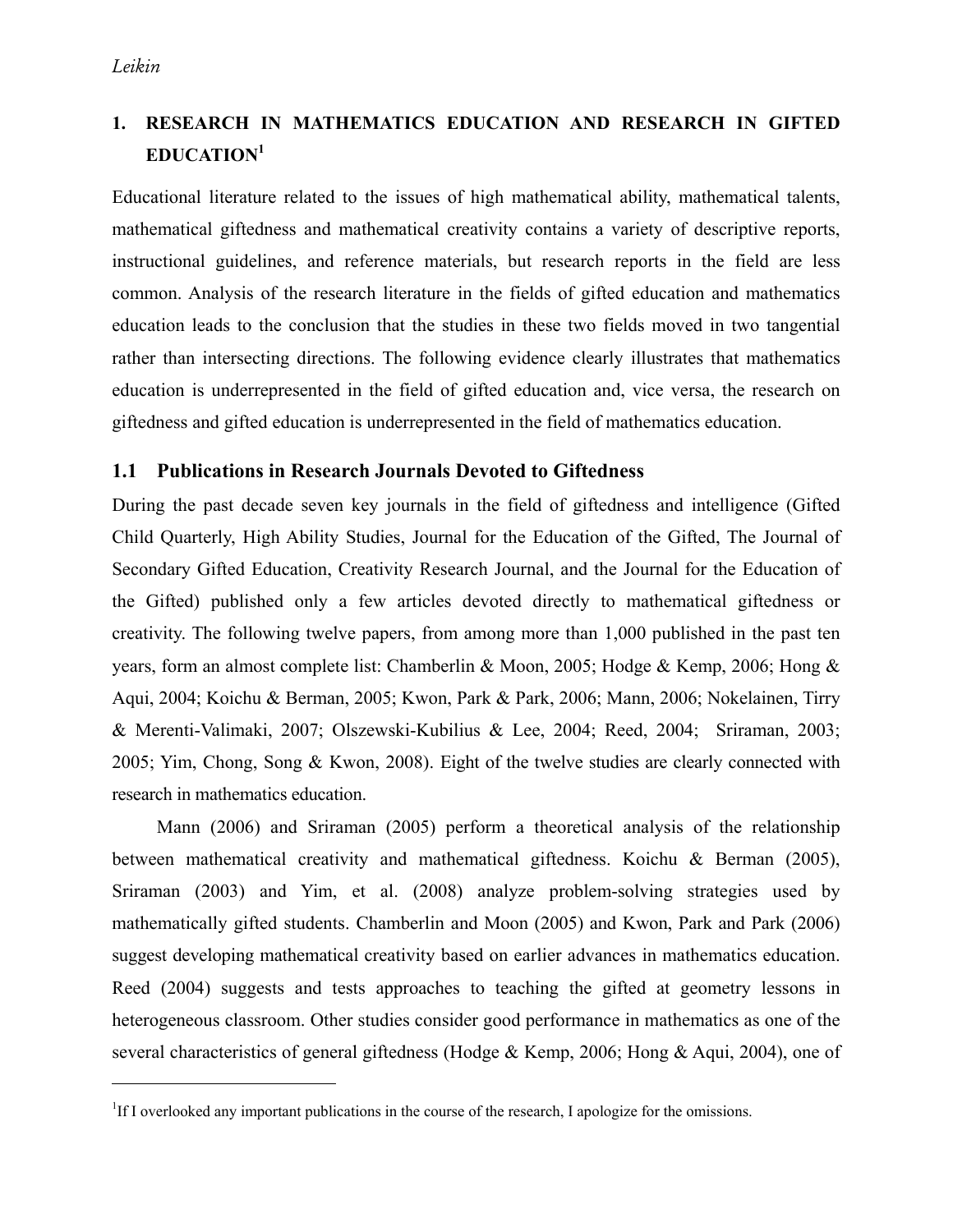the outcomes of attribution styles (Nokelainen, Tirry & Merenti-Valimaki, 2007) investigate the influence of attribution styles on the development of mathematical talent, and one of the subjects in extracurricular activities in and out of school (Olszewski-Kubilius & Lee, 2004).

#### **1.2 Publications in Research Journals in Mathematics Education**

A search of seven leading research journals in mathematics education (Journal for Research in Mathematics Education, Educational Studies in Mathematics, Journal of Mathematical Behavior, Focus on the Learning Problems in Mathematics, The International Journal on Mathematics Education – ZDM, Mathematical Thinking and Learning, and For the Learning of Mathematics) reveals that in the past decade only few publications were explicitly devoted to mathematical giftedness and creativity in these journals.

Only one publication in these journals is explicitly devoted to learning process of mathematically talented students, namely, Amit and Neria (2008) explore problem-solving strategies of talented pre-algebra students. About 10 publications in these journals directly address mathematical creativity: Presmeg (2003) and Ernest (2006) analyze and emphasize the importance of creativity in the development of mathematical meaning, and Lithner (2008) suggests a framework for analysis of mathematical activity and describes creative thinking in mathematics as opposed to imitative thinking. Liljedahl and Sriraman (2006) conduct a discussion about the meaning of mathematical creativity and its role in activities of professional mathematicians vs. mathematical activities of school children. This work provides a theoretical view on mathematical creativity, with connections to works by Polya, Hadamard, and Poincaré (for details about this theoretical perspective, see Liljedahl, 2009).

Sriraman (2009) argues that mathematical creativity is the main mechanism of the growth of mathematics as science. However he finds that the creativity "is a relatively unexplored area in mathematics and mathematics education." (p. 13). In his paper Sriraman provides a critical analysis of characteristics of mathematical creativity from different theoretical perspectives. Plucker and Zabelina (2009) stress the importance of defining creativity, admit the lack of literature that deals with the concept of creativity in mathematical education and provide their own definition of general creativity. Based on this definition they discuss domain-specific and domain-general creativity. Hoyles (2001) analyzes the role that a computer-based learning environment can play in navigation between skills and creativity in teaching mathematics. This analysis leads to observation that technology-based inquiry opens opportunities for the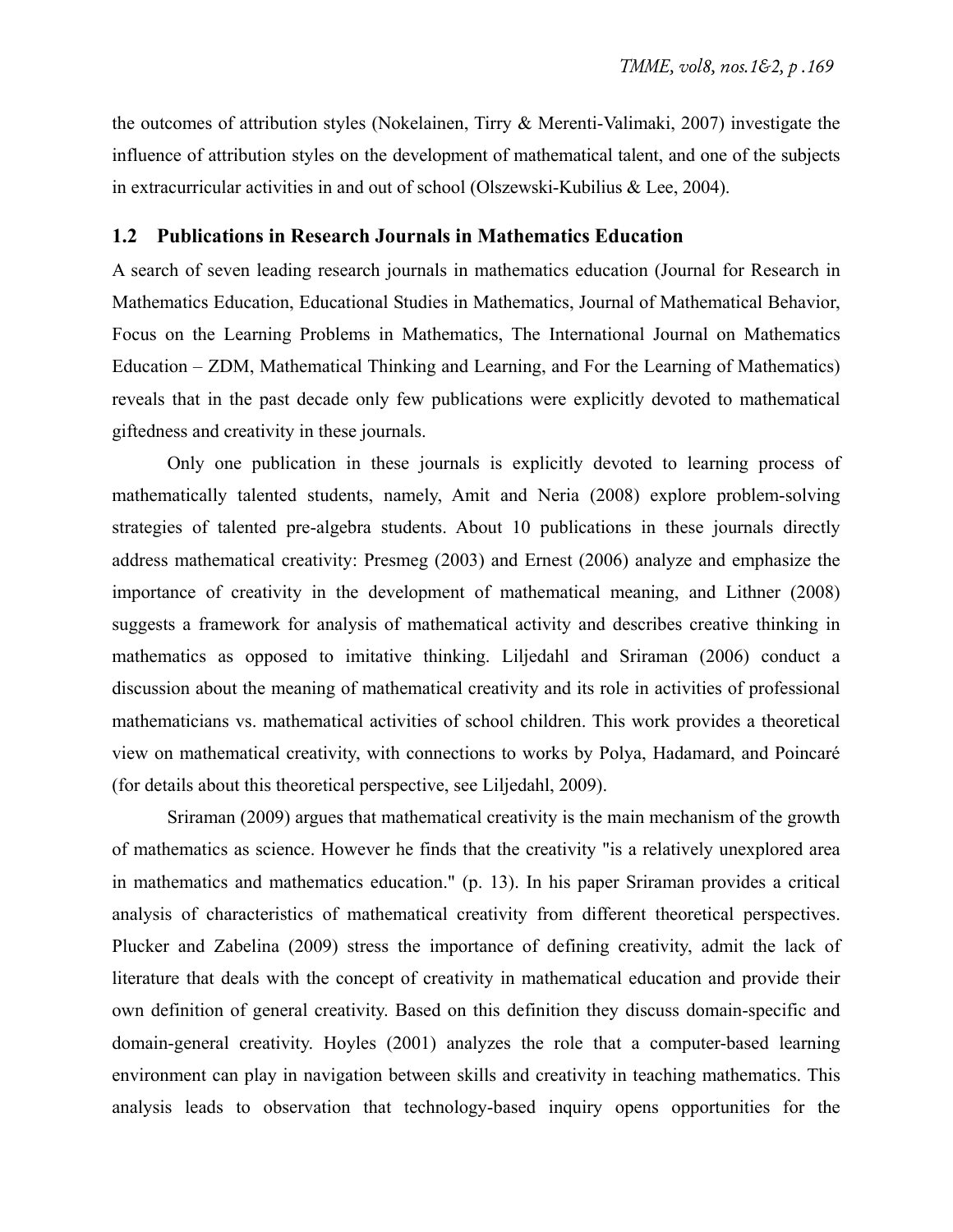#### *Leikin*

advancement of students' mathematical creativity. Bibby (2002) provides a view from an elementary school mathematics classroom on the opportunities of simultaneous development of students' logical and creative reasoning. Shriki (2009) analyses pre-service mathematics teachers' views on mathematical creativity and demonstrates that their knowledge associated with mathematical creativity is insufficient for the discussion of the subject. Huckstep and Rowland (2000) review *Creative Mathematics*, a book by Upitis, Phillips & Higginson (1997), which provides insightful ideas for creative mathematical activities in school.

Note that numerous publications in Mathematics Education journals, in the past ten years, use the words "creative", "inventive," and "original" in their descriptions of mathematical activities suggested to students and of students' mathematical performance. Mathematics educators and researchers design, describe, and explore mathematical activities with a high potential for the development of mathematical creativity in school children. Works devoted to "doing mathematics" in classroom, to inquiry based classrooms and students' autonomy in such classrooms, to active construction of mathematical knowledge, and to students heuristics in problem solvingare implicitly related to mathematical creativity among students. However, in these works the words "creativity" and "inventiveness" are not part of terminology in the analysis of students' mathematical reasoning and the teachers' role in the classroom. Mathematics education must therefore pay more attention to research of different kinds of mathematical activities, with a clear focus on students' creative thinking and giftedness.

#### **1.3 Other sources**

A small number of publications in other journals focused on specific issues in the mathematical reasoning and problem solving of the gifted population. Among them are Gorodetsky & Klavir (2003); Livne, Livne & Milgram (1999); and Chiu (2009), who examine students' creativity in mathematical problem solving and suggest ways for analyzing students' creativity.

Several other research publications about students and adults with high mathematical abilities can be found in the Journal of Educational Psychology, Psychological Science Journal, and Journal of Applied Psychology. These studies, mostly by Lubinski, Benbow and their colleagues, are a part of larger longitudinal study that was precipitated by the study of Mathematically Precocious Youth (SMPY) at John Hopkins University which was initially spearheaded by Julian Stanley in earlier 1980s. For example, Lubinski, Webb, Morelock and Benbow (2001), on the basis of 10 years of observations, demonstrated that early identified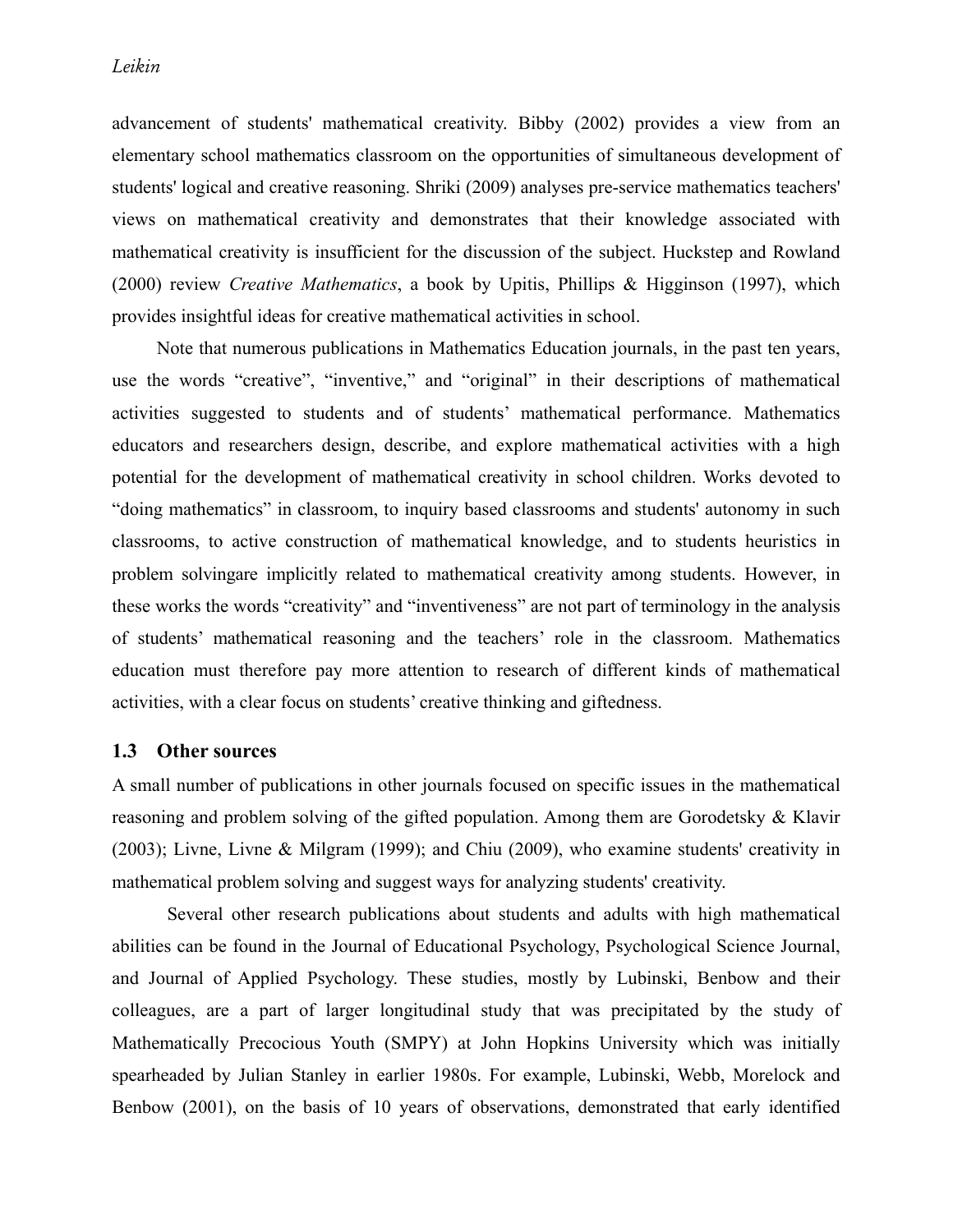distinctions in intellectual strength predicted differences in the developmental trajectories and occupation pursuits of highly talented individuals. They also demonstrated the effectiveness of acceleration for individual cases in their 20-year follow-up study on 1975 mathematically gifted adolescents (top 1%). They demonstrate that earlier identified gender differences in mathematical reasoning of the participants predicted differential education and occupational outcome all of which were successful. Other publications by Lunibski and Benbow explore innovative evaluation tools for the identification of mathematical talents. For example, Lubinski & Benbow (2000) demonstrate that combination of theory of work adjustment concepts and psychometric methods facilitate positive development of talented youths. Another study (Webb, Lubinski & Benbow, 2007) demonstrates that spatial ability is significant for talent identification. Still, these studies focus mainly on general psychological characteristics of individuals and do not explore learning and thinking processes in mathematically gifted school students as associated with the contemporary theories of Mathematics Education (see elaboration and examples in Leikin, 2009a).

Lately there were several edited volumes devoted to these issues. Sriraman's (2008) monograph *Creativity, Giftedness, and Talent Development in Mathematics* includes contributions devoted to creativity and giftedness in mathematics, offers new perspectives for talent development in mathematics classroom and gives insights into the psychology of creativity and giftedness. However, the editor stressed the lack of systematic research of talent development in mathematics education. Leikin, Berman and Koichu (2009) edited a volume entitled *Creativity in Mathematics and the Education of Gifted Students*. As a result of a consolidated effort of a group of experts in the fields of mathematics education, psychology, educational research, mathematics and policy making the book puts in the foreground mathematical creativity and mathematical giftedness as important topics in educational research. The book includes several reports on the empirical studies related to mathematical creativity and giftedness along with theoretical framework for the analysis of mathematical creativity and giftedness. The editors stress the importance of empirical research in the field that must be performed in various spheres related to the education and identification of mathematically able students (see Leikin, 2009a).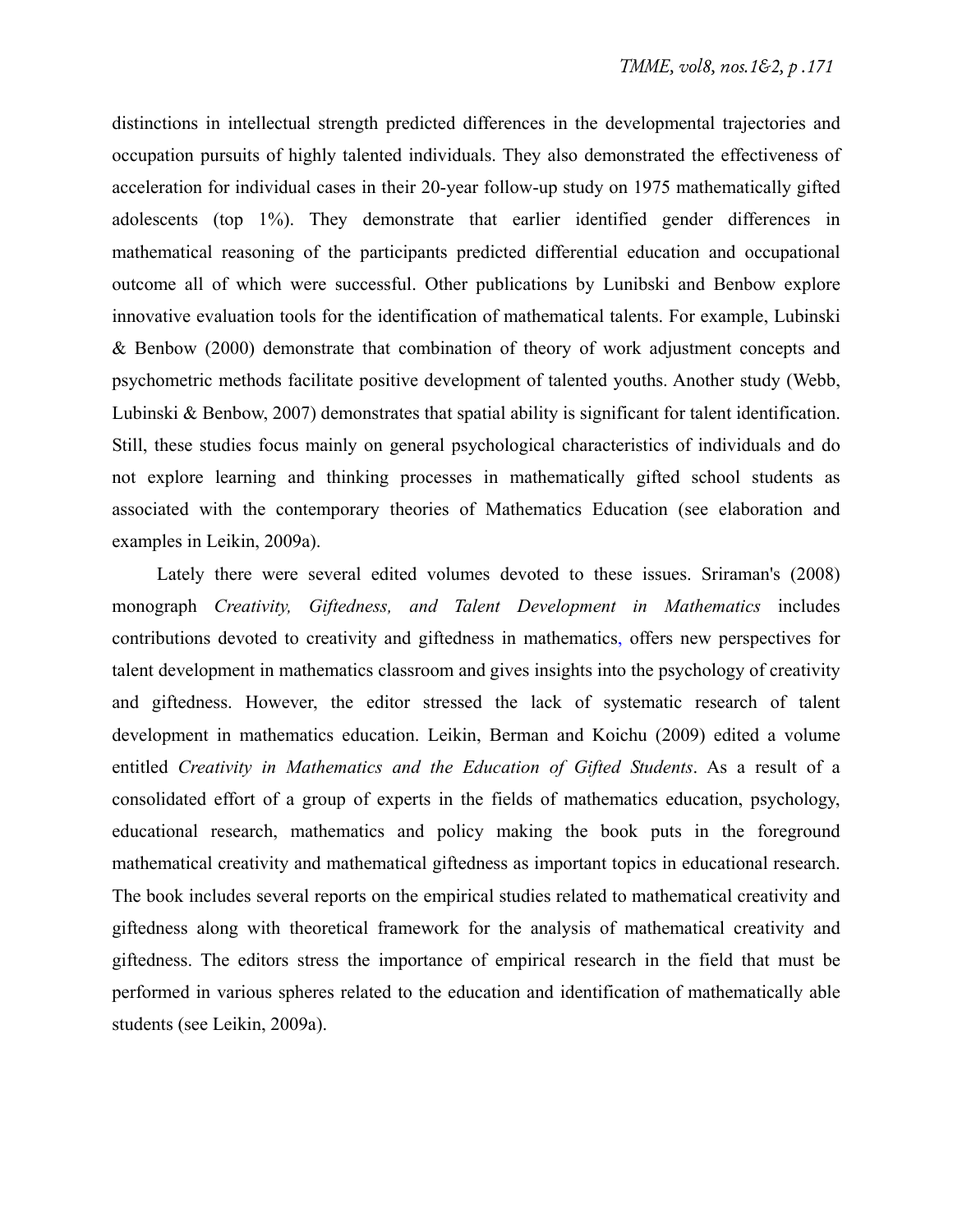#### **1.4 International forums**

At the international level one can see raising awareness of the importance of gifted education in mathematics. This awareness is reflected in a number of international forums that lately have focused their work on mathematical creativity and giftedness. ICME conferences twice included Topic Study Group (TSG) "Activities and programs for gifted students" (TSG-4 at ICME-10 in 2004 http://www.icme-organisers.dk/tsg04/; TSG-6 at ICME-11 in 2008 http://tsg.icme11.org/tsg/show/7). At ICME 11 Discussion group "Promoting creativity for all students in mathematics education"took place along with TSG-6 mentioned above (DG-9, http://dg.icme11.org/tsg/show/10). In summer 2008 ICMI Study-16 "Mathematical challenges in and beyond the classroom" discussed a variety of issues related to education of mathematically talented students. The results of the elaborated discussion by all the participants are expressed in the corresponding ICMI Study Volume (Barbeau & Taylor, 2009).

Since 1999 the main forum (founded by Meissner and Sheffield) that unites educational researchers, mathematicians and mathematics educators interested in education of mathematically gifted and development of mathematical creativity has been International Conference on Creativity in Mathematics and the Education of Gifted Students. Each of the 5 conferences (1999 – in Muenster, Germany; 2002—in Riga, Latvia; 2003—in Rousse, Bulgaria; 2006 – in Budejovice, Czech Republic; 2008 – in Haifa, Israel) issued proceedings including the conference papers. Eventually in Riga, Latvia in summer 2010 the participants of the conference established the International Group for Mathematical Creativity and Giftedness (MCG) (for the information about the group and the conferences see http://igmcg.org)

To sum it up, the discussion presented in this section of the paper underscores the need for advancement of the research-based perspectives on mathematical talent and mathematical creativity both in the direction of characterization of individuals with high mathematical ability (both analytical and creative) and the development of high mathematical abilities. Since Krutetskii's (1976) fundamental research on characterization of mathematical abilities in gifted students, there were performed several studies focusing very specifically on issues related to mathematics reasoning and problem solving of gifted students. Using the criteria suggested by Schoenfeld (2000, 2002) for theories and models in mathematics education, I argue that most of the existing works in the field must be further examined with respect to their explanatory and predictive power, scope, and replicability. The following sections in this paper describe several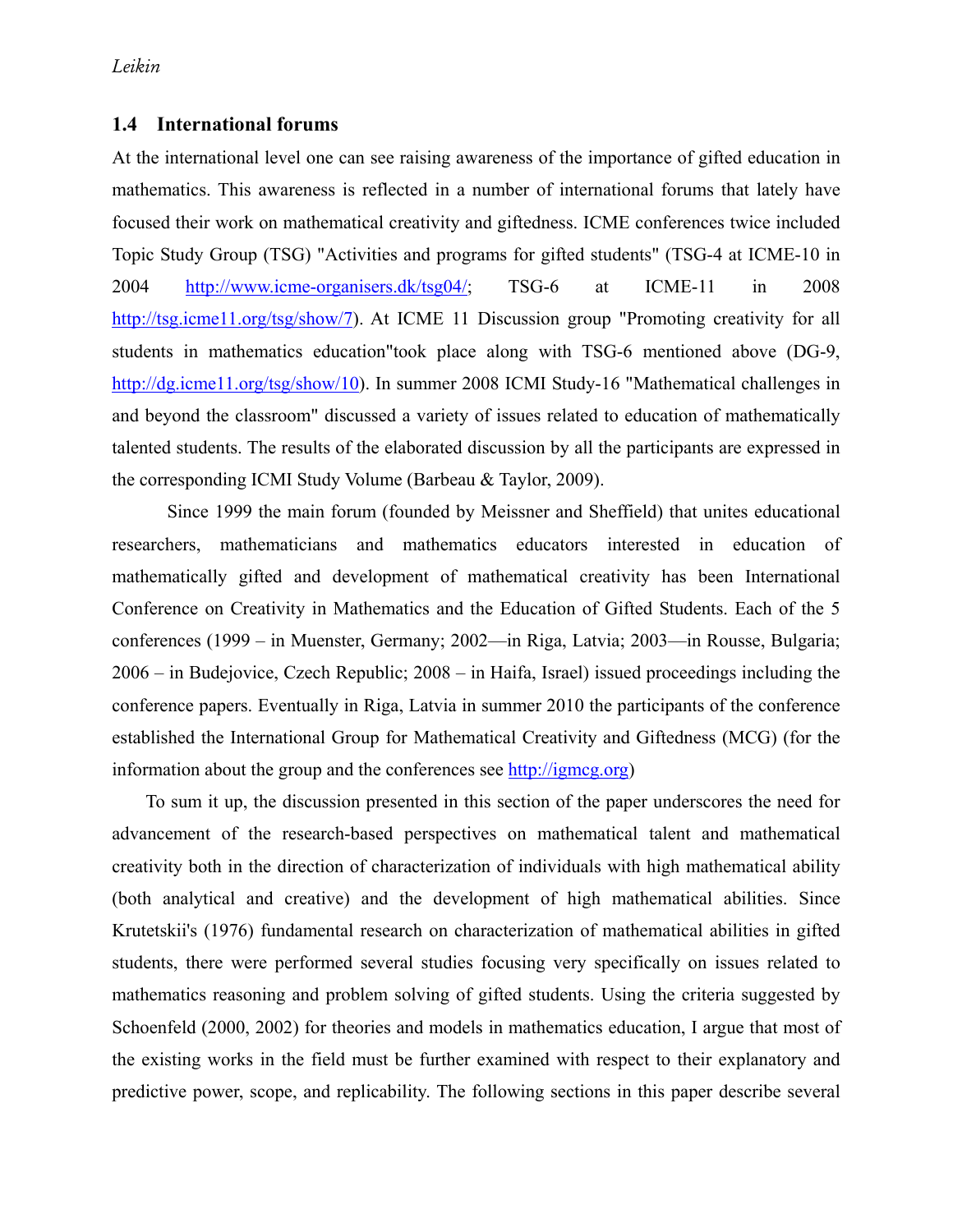complexities in the education of mathematically gifted student that can become focal points of the systematic research in the field of mathematics education.

#### **2. MATHEMATICAL CREATIVITY AND MATHEMATICAL GIFTEDNESS**

One of the research questions that requires special attention of the mathematics education community is the relationship between mathematical creativity and mathematical giftedness.

#### **2.1 Creativity as property of professional mathematicians vs. creativity for all**

One of the complexities related to the relationship between mathematical giftedness and mathematical creativity is rooted in the contrast between viewing mathematical creativity as a property of the mind of the professional mathematicians (Subotnik, Pillmeier & Jarvin, 2009; Sriraman, 2005; Liljedahl & Sriraman, 2006) and the opinion that mathematical creativity must and can be developed in all students (Sheffield, 2009; Yerushalmy, 2009; Hershkoivits, Peled & Littler, 2009).

According to Subotnik et al. (2009) creativity is fundamental to the work of a professional mathematician. In the course of their work, mathematicians find and solve problems that are substantive and challenging. Subotnik et al. (2009) describe the development of ability into competence, expertise, and finally scholarly productivity/artistry and argues that mathematicians need an array of psychosocial skills to be successful in such a highly competitive intellectual arena. Similarly Ervynck (1991) considers mathematical creativity as one of the characteristics of advanced mathematical thinking. Ervynck connected mathematical creativity with advanced mathematical thinking and considered it as the ability to formulate mathematical objectives and find inherent relationships among them.

Sriraman in his conversation with Liljedahl on the notion of mathematical creativity (Liljedahl & Sriraman, 2006) suggests that at the professional level mathematical creativity can be defined as "the ability to produce original work that significantly extends the body of knowledge (which could also include significant syntheses and extensions of known ideas)" or "opens up avenues of new questions for other mathematicians" (ibid. p. 18). Sriraman (2005) considers mathematical creativity as one of the characteristics of advanced research mathematicians. He defined seven levels of mathematical ability associated with mathematical creativity and giftedness. The abilities of professional mathematicians, according to this model, are at levels 5, 6, and 7, and he differentiated these levels with respect to the mathematicians'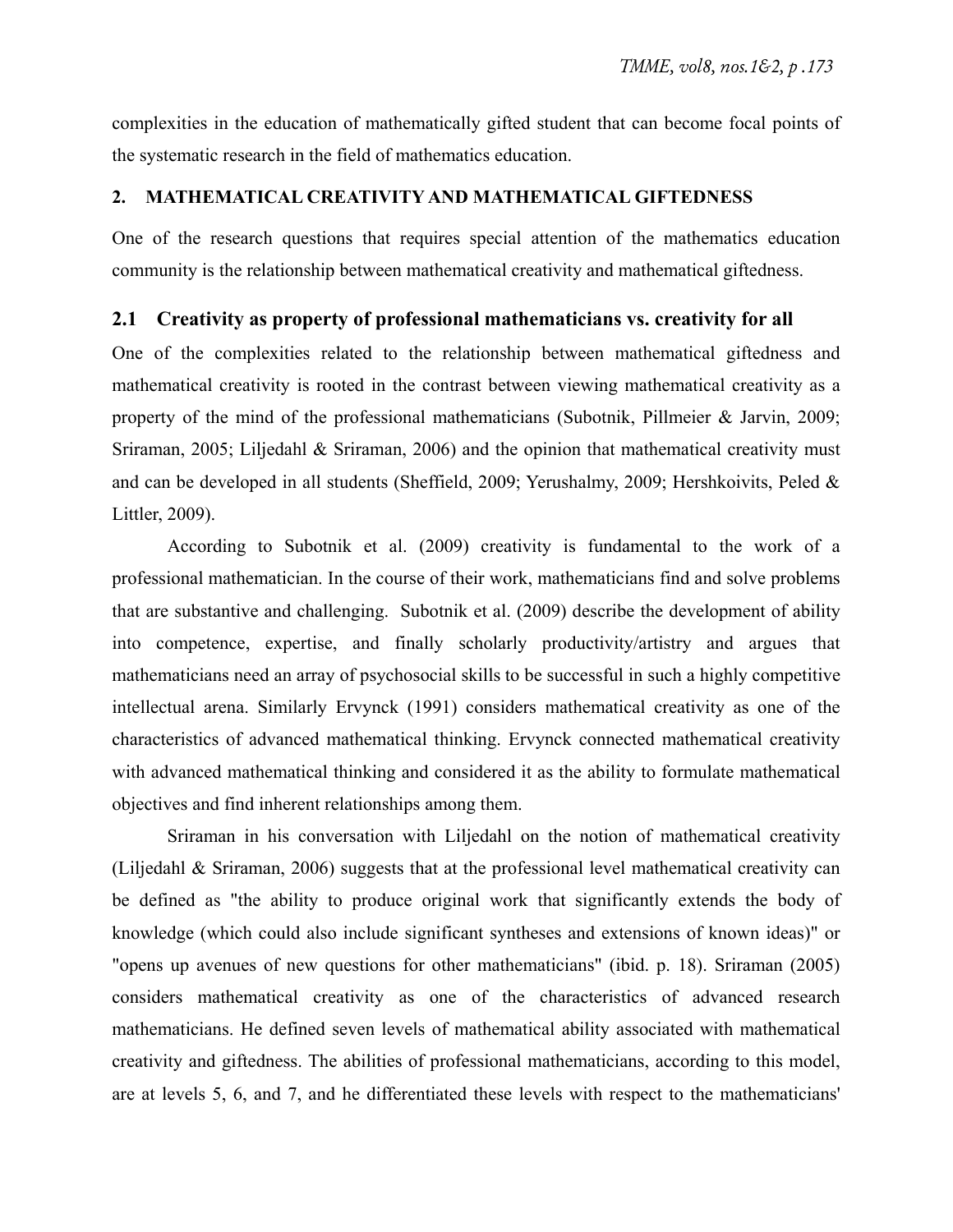measure of creativity: "Level 5" mathematicians are productive in mathematical research and have high levels of analytic and practical abilities, whereas creative mathematicians (levels 6 and 7) have higher levels of synthetic abilities, which allow them to "open up new research vistas for other mathematicians" (*ibid*., p. 30).

Sriraman (2005) stresses that creativity in school mathematics obviously differs from the creativity of professional mathematicians: "At the K–12 level, one normally does not expect works of extraordinary creativity; however, it is certainly feasible for students to offer new insights". Furthermore Silver (1997) and Sheffield (2009) address "creativity to all students" and consider solving problems and problem posing as main tools for the development of mathematical creativity in all the students. Along with this position Liljedahl and Sriraman (2006) argue that at school levels or even the undergraduate level "it is feasible for students to offer new insights/solutions" in mathematics. These insights/solutions are usually new with respect to mathematics the students have already learned and the problems they have already solved. Taking a developmental point of view, Sheffield (2009) suggests a continuum of mathematical proficiency through the development of creative ability in mathematics: innumeraters  $\rightarrow$  doers  $\rightarrow$  computers  $\rightarrow$  consumers  $\rightarrow$  problem solvers  $\rightarrow$  problem posers  $\rightarrow$ creators.

Viewing personal creativity as a characteristic that can be developed in schoolchildren requires distinction between *relative* and *absolute* creativity (Leikin, 2009). *Absolute creativity* is associated with "great historical works" (in terms of Vygotsky, 1930/1984), with discoveries at a global level. For example, examples of absolute creativity may be seen in discoveries of Fermat, Hilbert, Riemann and other prominent mathematicians (Sriraman, 2005). *Relative creativity* refers to discoveries of a specific person in a specific reference group. This type of creativity refers to the human imagination as it creates anything new (Vygotsky, 1930/1984).

#### **2.2 The relationship between mathematical giftedness and mathematical creativity**

While connecting between high mathematical abilities and mathematical creativity researchers express a diversity of views. Some researchers claim that creativity is a specific type of giftedness (e.g., Sternberg, 1999, 2005), others feel that creativity is an essential component of giftedness (Renzulli, 1978, 1986), while other researchers suggest that these are two independent characteristics of human beings (Milgram & Hong, 2009). Thus analysis of the relationships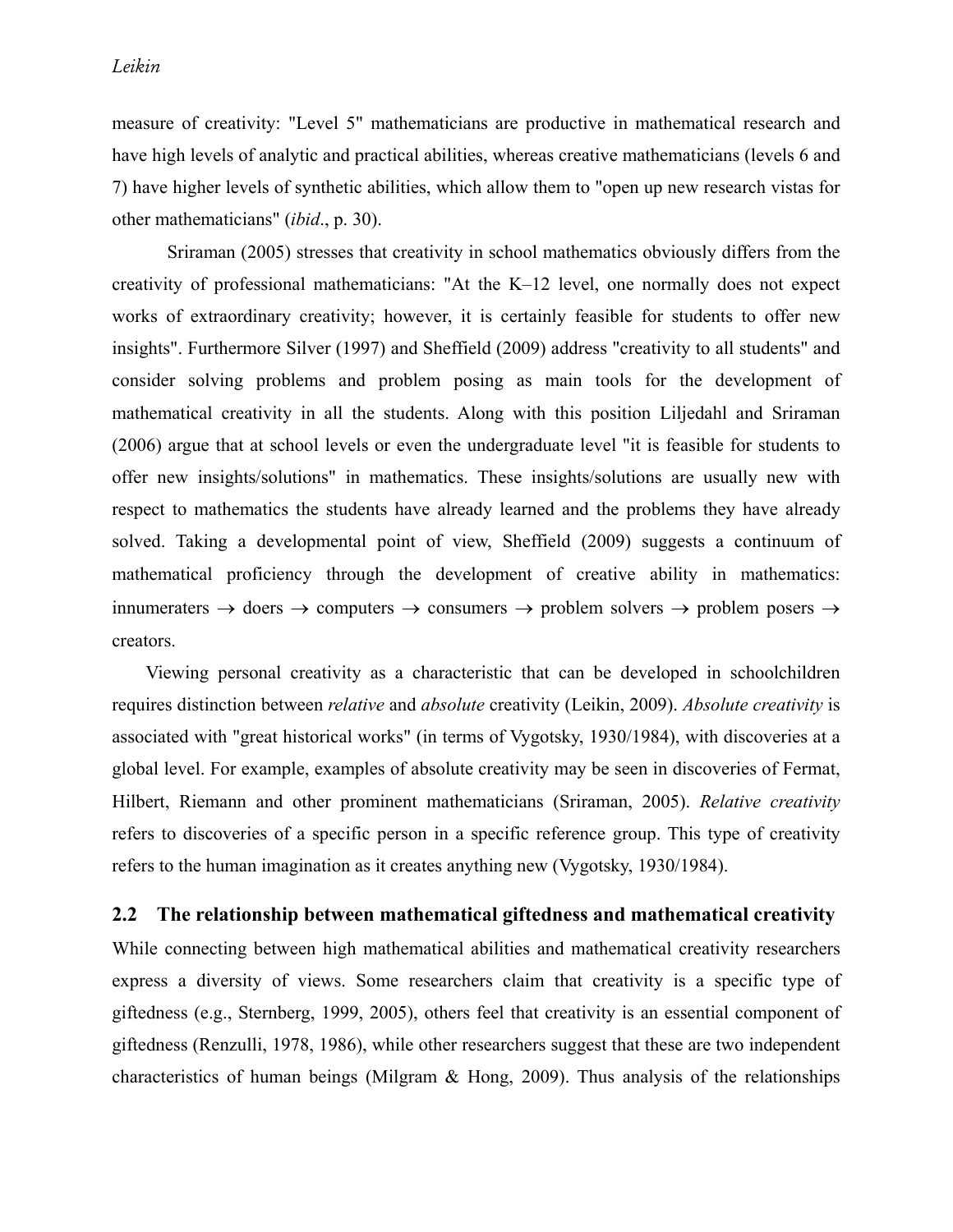between creativity and giftedness with specific focus on the fields of mathematics is important for better understanding of the nature of mathematical giftedness.

Creative thinking includes finding different solutions and interpretations, making various mathematical connections, applying different techniques, and thinking originally and unusually. In this sense creativity is a part of the problem solving process and one of the outcomes of learning mathematics. Another (overlooked) perspective on creativity we find in works of Vygotsky who stresses the role of creativity in the process of knowledge development, abstraction and generalization. Vygotsky (1930/1984) argued that creativity (imagination) is one of the basic mechanisms that allow development of new knowledge. A child activates imagination when connecting new and previously known concepts, when elaborating the known constructs, and when developing abstract notions. Thus imagination (or creativity) is a basic component of knowledge construction. Thus we deduce as follows about the complexity in the relationship between creativity and knowledge development: *to have knowledge is a necessary condition for a person to be creative while to have imagination is a necessary condition for knowledge construction.* These relationships are one of the central issues for investigation by mathematics education researchers.

Providing a precise and broadly accepted definition of mathematical creativity is an extremely difficult and probably unachievable task (Haylock, 1987; Liljedahl & Sriraman, 2006; Mann, 2006; Sriraman, 2005). Mann (2006) affirmed that analysis of the research attempting to define mathematical creativity revealed how the lack of an accepted definition for mathematical creativity hinders research effort. Following these observations, Leikin (2009a) suggested a model for the evaluation of creativity using Multiple Solution Tasks. The model includes operational definitions and a corresponding scoring scheme for the evaluation of creativity, which is based on three components: fluency, flexibility, and originality -- as suggested by Torrance (1974). For the evaluation of originality it utilizes Ervynk's (1991) insight-related levels of creativity in combination with conventionality of the solutions which comprises students' educational history in mathematics.

In several recent studies, that accepted developmental perspective on mathematical creativity, I and my colleagues implement the model for evaluation of mathematical creativity through Multiple Solution Tasks (Leikin, 2009b). In two of the studies (Levav-Waynberg & Leikin, 2009 and Guberman & Leikin, in preparation; Leikin, Levav-Waynberg & Guberman,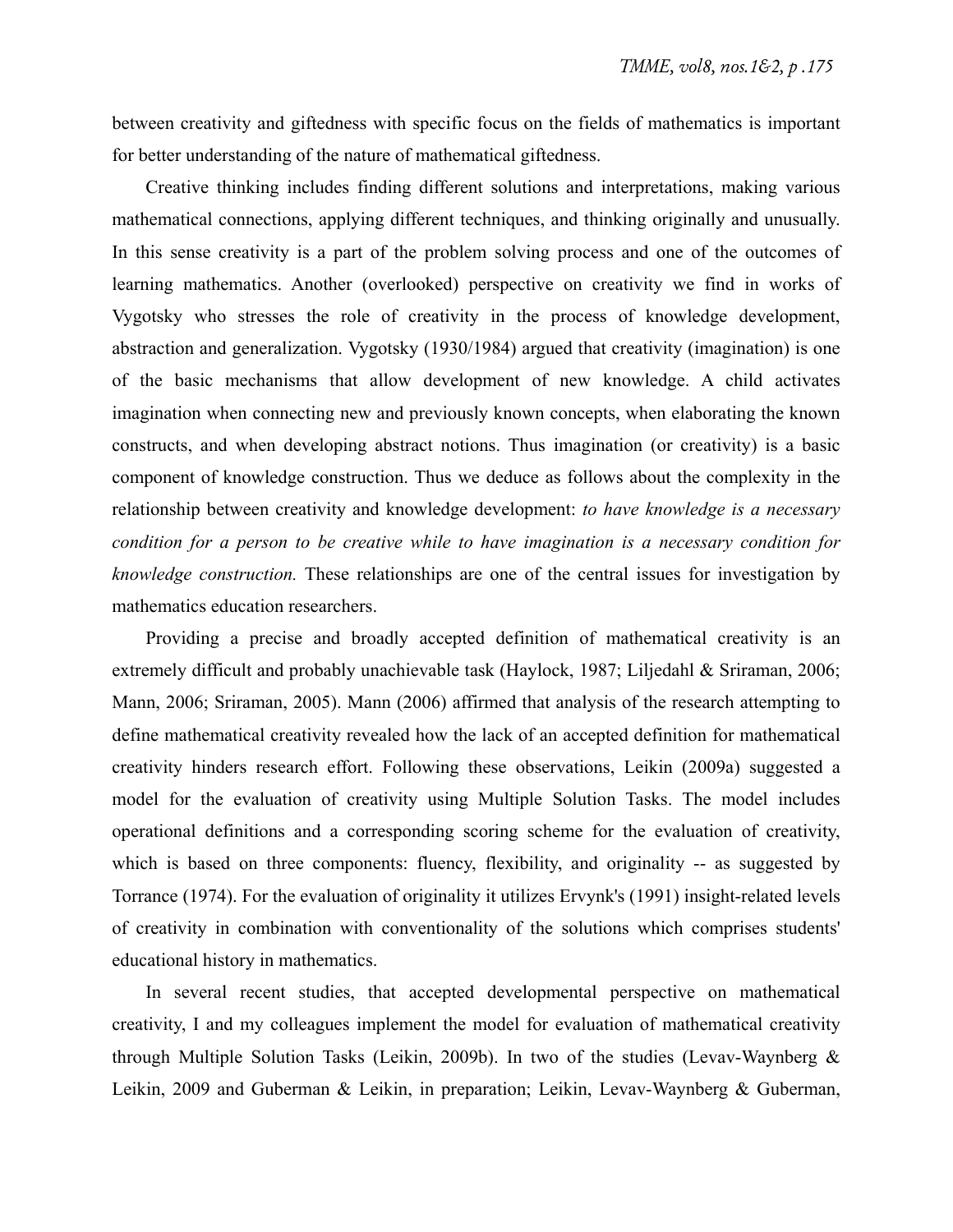accepted) we examine development of mathematical creativity through mathematical instructions. Among other findings, we discovered that as the result of systematic implementation of Multiple Solution Tasks in mathematical instruction, students' flexibility and fluency significantly increased. Students' originality, however, decreased non-significantly, and resulting in a non-significant decrease in the creativity. Findings related to flexibility and fluency are naturally desirable.

Results related to originality have a reasonable explanation: when the students' flexibility increases, more students in the group produce more solutions and it becomes more difficult to produce a unique solution. Following these findings, we question the possibility of developing originality and hypothesize that in the fluency-flexibility-originality triad, fluency and flexibility are of a dynamic nature, whereas originality is a "gift".

Finally, our findings demonstrate that originality appeared to be the strongest component in determining creativity and the strength of the relationship between creativity and originality can be considered as validating our model, being consistent with the view of creativity as invention of new products or procedures. At the same time, our studies demonstrate that this view is true for both the absolute and the relative levels of creativity. We also assume that one of the ways of identification mathematically gifted students is by means of originality of their ideas and solutions.

Based on the above observations it is clear that systematic research should be performed to examine different ways of promotion of mathematical creativity in school students, identification of creative talents in school students, and between understanding of the relationship between mathematical creativity and mathematical giftedness.

### **3 TEACHING THE GIFTED AND TEACHERS OF THE GIFTED**

#### **3.1 Approaches and frameworks for teaching the gifted**

Subbotnik et al. (2009) stressed that during the past 25 years multiple educational programs for talented youths have been proposed. Examples include Parnes's creative problem solving method (Parnes, Noller & Biondi, 1977), Renzulli's enrichment triad model (Renzulli, 1978; Renzulli & Reis, 1985), Johns Hopkins University acceleration program (Fox, 1974; Stanley, 1991), Tannenbaum's (1983) enrichment matrix, and many others. According to Nevo and Rachmel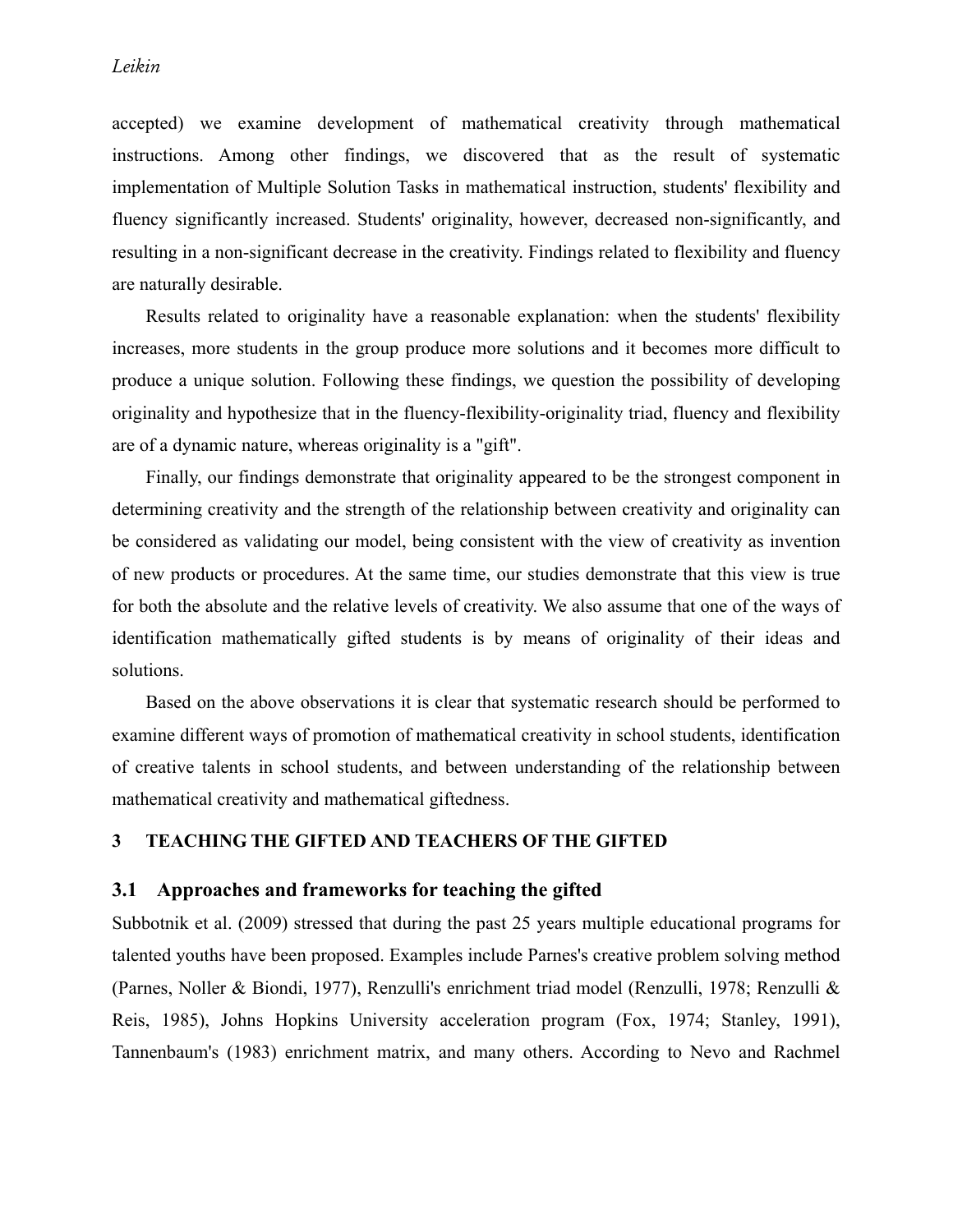(2009) programs for gifted education can be ranked by the intensity of the program, the most intensive being found in special schools for mathematically gifted students (Vogeli, 1997).

Usually characteristics of the effective learning environments for mathematically talented students follow specific characteristics of this population. These students tend to use selfregulatory learning strategies more often and more effectively than other students, and are better able to transfer them to novel tasks. In their review of research on the thinking process of highly able children, Shore and Kanevsky (1993) argued that if the gifted think more quickly and make fewer errors, and then we need to teach more quickly. Shore and Kanevsky stress that this is not entirely the case; adjustments have to be made in methods of learning and teaching, to take into account individual thinking differences Nisbet (1990) suggested several approaches to promote self-regulation in learning in science teaching that seem to be applicable to mathematics education:

- Talking aloud. According to this approach the teacher talks aloud while solving a problem so that the pupils can visualize work-out.
- Cognitive apprenticeship. This approach requires the teacher to demonstrate to students the processes that experts use to handle complex tasks, guiding the pupil via experiences.
- Discussion involves analysis of the processes of argument.
- Cooperative learning, which requires that pupils explain their reasoning to each other.
- Socratic questioning is based on careful questioning to force pupils to explain their thought processes and their arguments.

Nevo (2004) distinguished the methods of nurturing gifted children that exist around the world, and classified them according to three basic approaches relating to the capabilities of gifted students:

- *Acceleration* is usually defined as learning topics within the areas of studentsat accelerated pace. This can be expressed in early entrance into school, skipping grades, Advanced Placement, and/or earlier entrance to the university courses (Southern & Jones, 1991; Van Tassel-Baska, 2004a, b).
- *Broadening* is considered as studying a additional topics and subjects simultaneously with usual school mathematics. For example, studying extra-curricula topics in mathematical circles relates to the broadening approach. (e.g., Fomin, Genkin & Itenberg, 2000), learning belong to this approach. .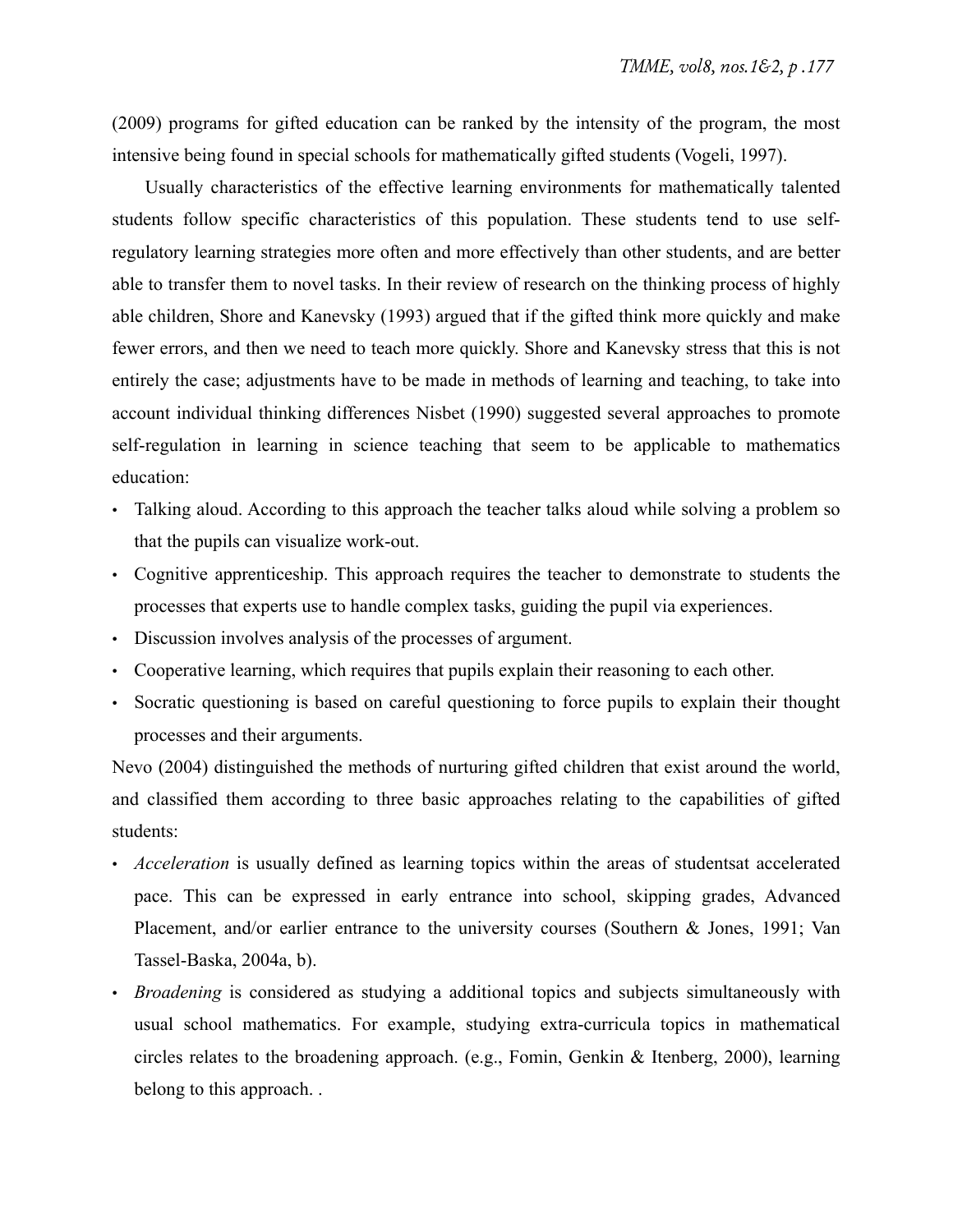• *Deepening* is usually associated with studying curricular topic at greater depth than prescribed by the curriculum or school textbooks. Deepening can include, for example, learning underlying rules for regular curricular topics.

Some of these approaches are highly appropriate for in-school framework as special classes for students with high abilities in mathematics can differ in the manner in which ability grouping is managed: through subject-based streaming, the provision of special classes, or the availability of special schools. Other activities such as math clubs, competitions, and student conferences can be found both in school and out of school. The integration of students in university courses, virtual courses, and personal mentoring are typical out-of-school solutions (Leikin, 2009a).

Despite the variety of frameworks for the education ofmathematically gifted students, there is lack of empirical data about this field. It is necessary to conduct systematic empirical studies on various programs to gain better understanding of their effectiveness and suitability for the realization of the students' mathematical potential and the development of their creativity. We lack theoretical characterizations of effective courses and programs for mathematically talented students. Research should be directed at the theoretical characterizations of programs for students with high mathematical abilities

## **3.2 Equity principle and ability grouping**

Some educational communities have provided special ability-grouping-based frameworks for treating mathematically gifted students. Among them special schools, as, for example, Kolmogorov's Schools in Russia (Kolmogorov, 1965; Kolmogorov, Vavilov & Tropin, 1981), or centers for gifted and talented youth, as, for example, CTY at John Hopkins University (http://cty.jhu.edu/about/index.html). These schools have shown to be effective and exciting frameworks for the education of gifted students (e.g. Karp, 2009; Vogeli, 1997). Nevertheless, some opponents of ability grouping argue that it contradicts the equity principle in mathematics education pronounced by the National Council of Teachers of Mathematics (NCTM, 1989). According to this principle "all students, regardless of their personal characteristics, backgrounds, or physical challenges must have opportunities to study – and the support to learn – mathematics". At the same time, special schools and classes for gifted may be seen as the expression of the equity principle because education must provide equal opportunities to all students to learn, realize their potential, which is comprised of intellectual abilities, personality and affective characteristics (NCTM, 1995; Sheffield, 1999; Leikin, 2009a). The central function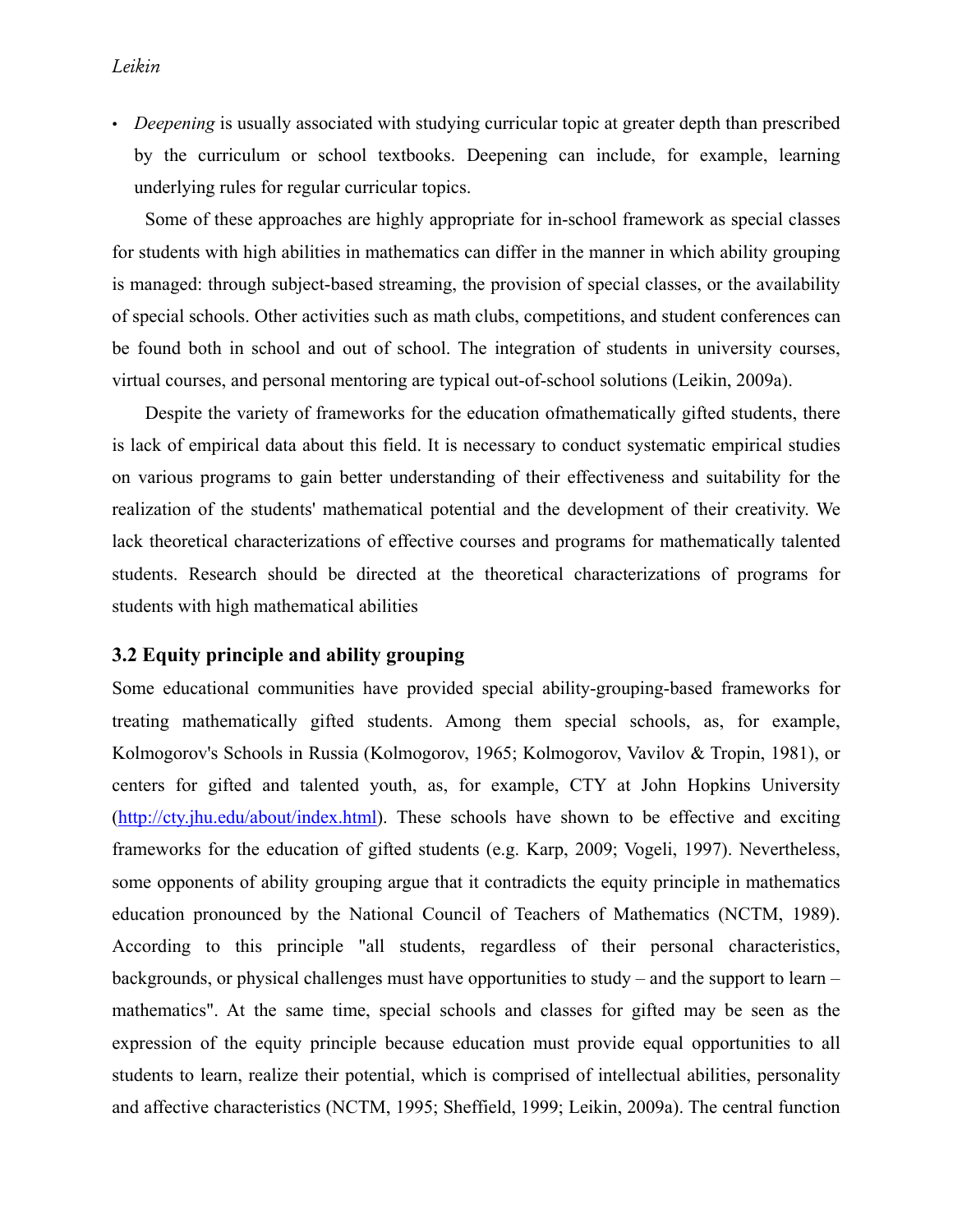of the educational system is providing each and every student regardless of his/her social and economical status with learning opportunities that match their potential and promote it to the maximal extent.

Thus interpretation of the equity principle as associated with the education of mathematically gifted students is not trivial. In late  $80^{th}$  – earlier  $90^{th}$  the equity principle was (mis)interpreted as a recommendation to provide all students with identical instruction. The drive for social justice and the democratic view of education led to the cancellation of ability tracking in mathematics, and domination of heterogeneous mathematics education. Very often at a local level, school principles, mathematics coordinators or mathematics teachers echo this policy and held a mid-ability oriented position based on reasonable argument: If I will let high achievers learn "alone" then the average students will have nowhere to grow.

This conception also received a research base when in late 80s heterogeneous classroom was shown as an effective learning environment especially for students with middle level of abilities. Cahan, Linchevski and Igra (1995), Cahan and Linchevski (1996) and Linchevski and Kutscher (1998) demonstrated that mixed-ability grouping is more beneficial for mid-level student that grouping with low achieving students and that high achievers do not differ in their learning outcomes as either kind of ability grouping. The debate on the necessity of ability grouping is legitimate, and both proponents and opponents of heterogeneous mathematics education use valid arguments to justify their positions. NCTM (2000) re-conceptualized the equity principle and stressed that "Equity does not mean that every student should receive identical instructions; instead it demands that reasonable and appropriate accommodations be made to promote access and attainment for all students" (ibid., p. 12).

Ability grouping was shown as one of the ways of achieving the equity principle in the education of mathematically gifted students. Ability grouping may be essential for education of gifted both from cognitive and affective perspectives (Davis & Rimm, 2002), and it ought to supply special education to mathematically gifted students and prevent talent loss (Milgram  $\&$ Hong, 2009). On the other hand ability grouping is still questionable both in light of the equity principle and of some research findings. For example, Shani-Zinovich and Zeidner (2009) report that gifted students in homogeneous (ability-level) classes demonstrated a higher degree of commitment than gifted students in heterogeneous classes. Homogeneous classes, however, can have a negative effect on students' self-evaluation, self-esteem, and emotional environment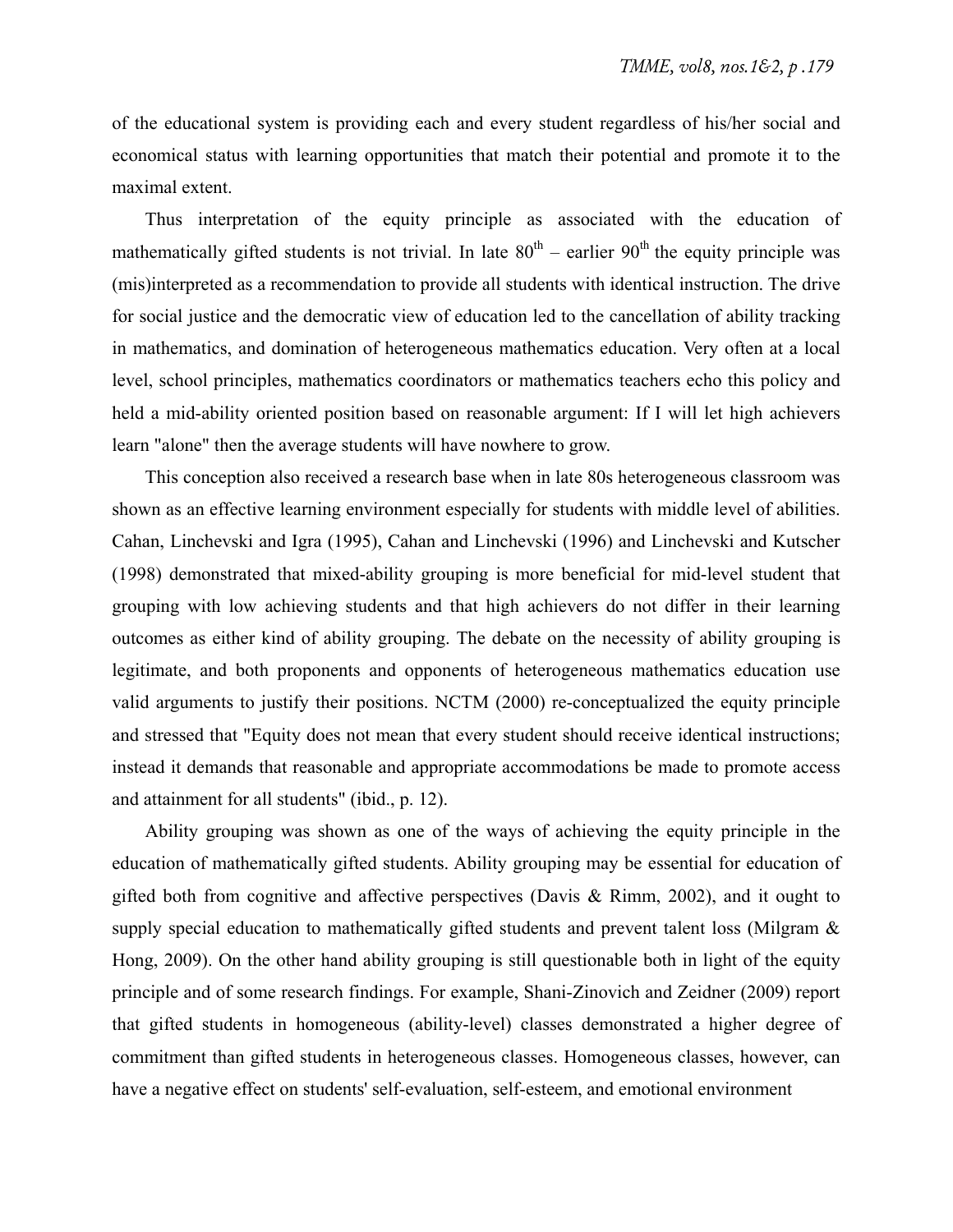*Leikin*

In the light of the debate on ability grouping the following question demands careful and systematic investigation: What type of ability grouping is the most effective for mathematically gifted students?

# **3.3 The centrality of mathematical challenge for the realization of mathematical potential**

A mathematical challenge is an interesting and motivating mathematical difficulty that a person can overcome (Leikin, 2007). Many authors recognize the centrality of mathematical challenge for the realization of mathematical promise and as a characteristic of the activities in which gifted mathematicians are involved. The importance of mathematical challenge, the approaches in teaching challenging mathematics, and the role of mathematical challenge in school curricula are analyzed from the international perspective in Barbeau & Taylor (2009). Taylor (2009) and Applebaum & Leikin (2007) analyzed types of mathematical challenges for school mathematics classrooms and stress the importance of teachers' mathematical, meta-mathematical and pedagogical knowledge associated with teaching challenging mathematical tasks. Movshovitz-Hadar and Kleiner (2009) consider mathematical challenge as one of the definitive conditions of mathematical courage that advances mathematics as science. They hypothesize that understanding of the underlying mechanisms of mathematical courage can shed light on the ways in which gifted students can be taught. Sheffield (2009) suggests ways in which mathematically promising students can be challenged, and stresses that challenges for students are differentiated according to their mathematical content knowledge, background, and interests.

Mathematical challenge is a necessary condition for realization of mathematical potential. It can appear in different forms in mathematics classrooms. There can be *proof tasks* in which solvers must find a proof, *defining tasks* in which learners are required to define concepts, *inquiry-based tasks, and multiple-solution tasks.* Mathematical challenge depends on the type and conceptual characteristics of the task, for example, conceptual density, mathematical connections, the building of logical relationships, or the balance between known and unknown elements. From the research perspective some questions can be interesting for the future investigation: What are the types of challenging tasks more appropriate for mathematically gifted students? What challenges better develop mathematical creativity? For example, what is the relationship between Olympiad tasks and students' mathematical creativity?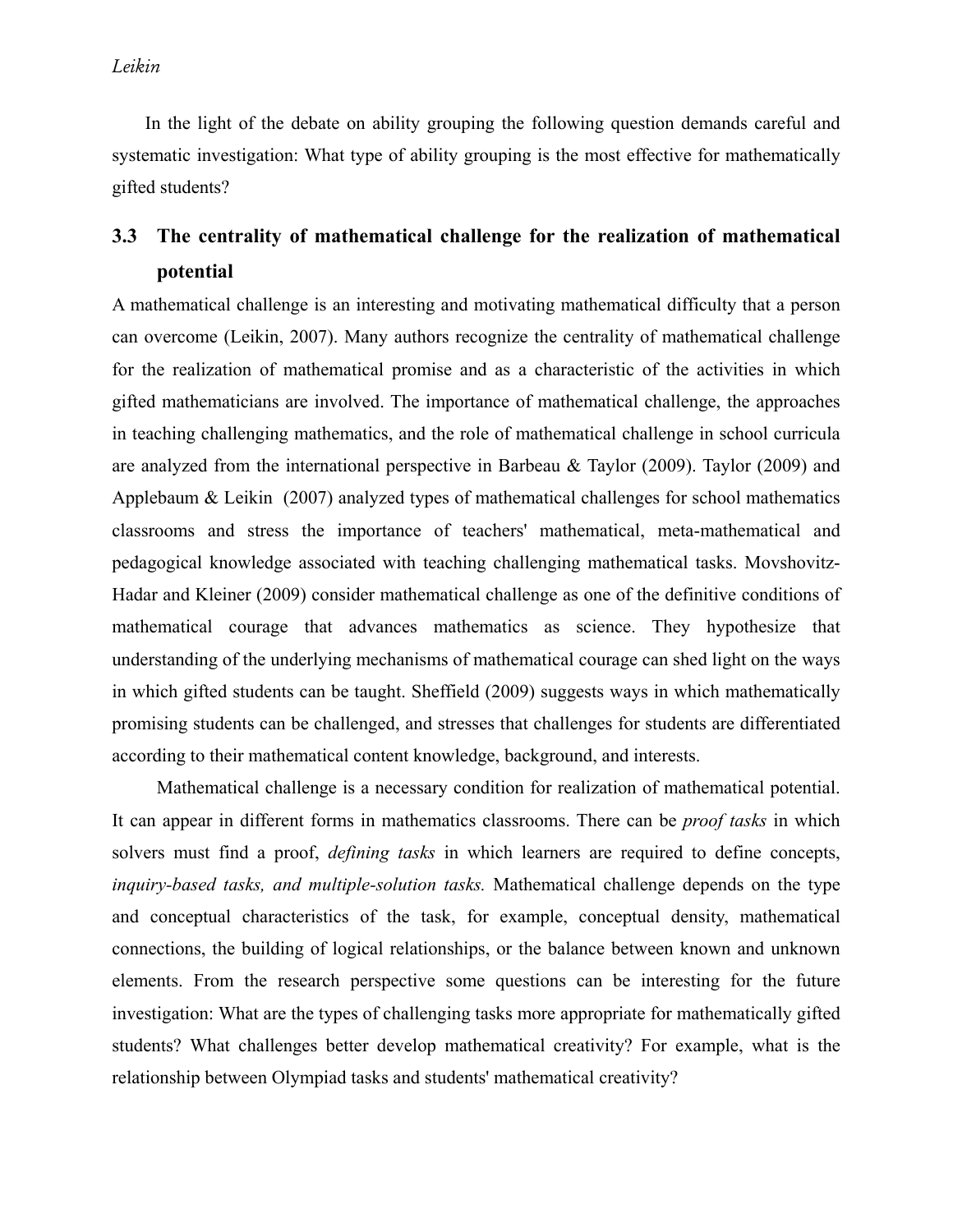# **3.4 Teachers and teacher education in the education of mathematically talented students**

The last and certainly not least important issue in the education of mathematically talented children and adolescents is the teacher's role in mathematics classroom, their ways of teaching and teacher preparation for the education of the gifted.

According to Brousseau's (1997) one of the teacher's central responsibilities is the devolution of good (challenging) tasks to learners. It is almost obvious that teachers ought to provide each and every student with learning opportunities that fit their abilities and motivate their learning. Sheffield (2009) maintains that teachers have to challenge students who are ready to move to a higher level, and provide hints to students who may be frustrated. Mathematical challenges directed at students' development usually entail scaffolding provided by a teacher. Consequently in Leikin (2009a) I recommend hanging the following motto on the door of all mathematics classrooms: *Exercises for homework – challenges for the classroom* (ibid. p. 405).

One way of helping teachers to use challenging mathematics in their classrooms is to provide them with appropriate learning material (e.g., a textbook) and make a large number of challenging tasks available to them (Barbeau  $\&$  Taylor, 2009). However, merely providing teachers with ready-to-use challenging mathematics activities is not sufficient for the implementation of these activities. Teachers must be aware and convinced of the importance of mathematical challenges, and they should feel safe (mathematically and pedagogically) when dealing with this type of mathematics (Holton et al., 2008).

Furthermore, teachers must have autonomy in employing this type of mathematics in their classrooms (Krainer, 2001; Jaworski & Gellert, 2003). They should be able to choose mathematical tasks themselves, create these tasks, change them so that they become challenging and stimulating, and, of course, must be able to solve the problems.To fulfill these conditions, teachers' mathematical knowledge should allow them to cope with challenges presented to their students and their pedagogical knowledge and skills should support scaffolding that teachers provide to their students (Evered & Karp, 2000; Even et al., 2009). Moreover, teachers have to be committed to the purpose of talent development and believe that this purpose is valuable. Last but not least important, teachers have to be provided with multiple opportunities to advance their knowledge, to develop commitment and belief.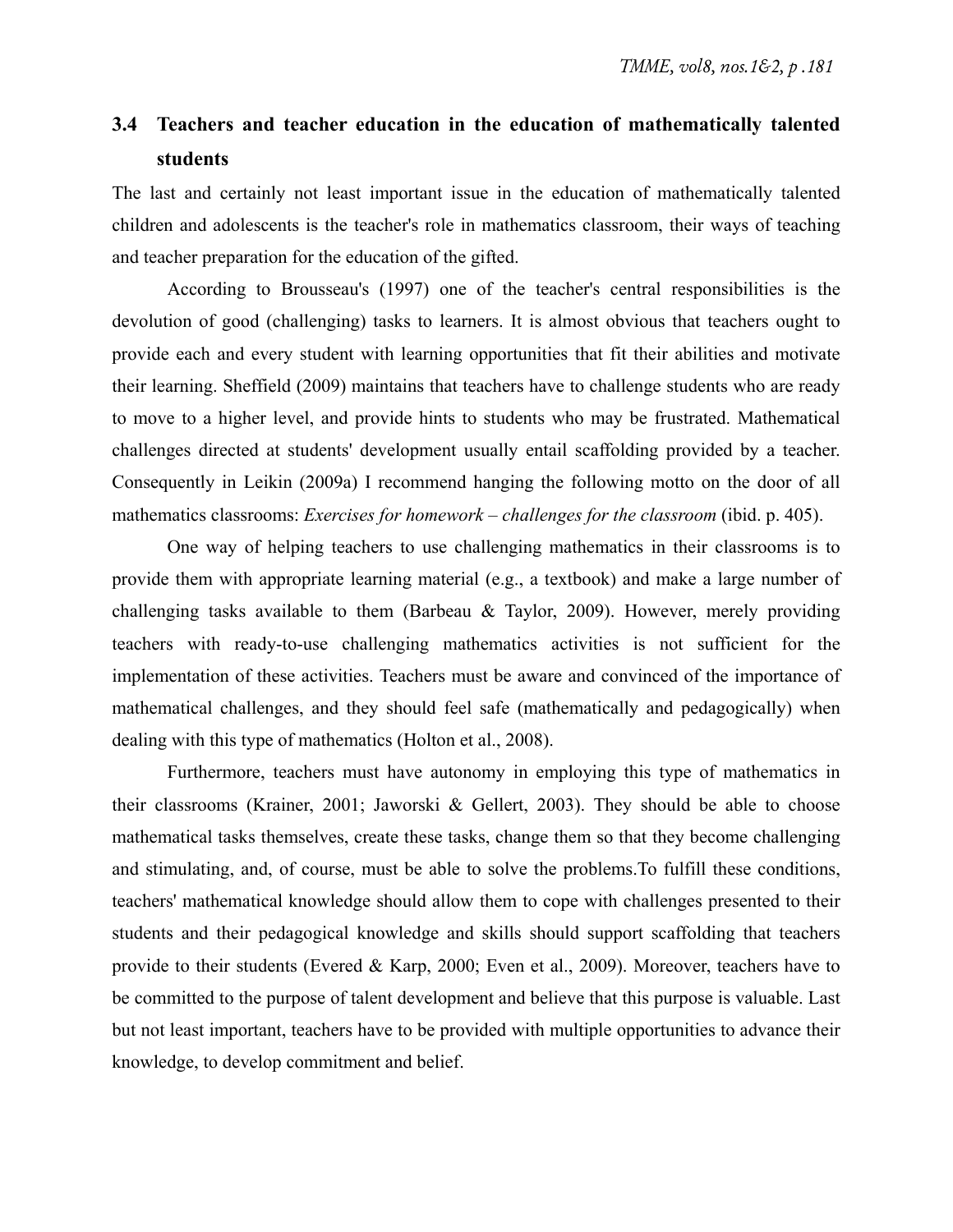Many more questions, such as who can be a teacher of mathematically talented students and how these teachers should be educated are open for systematic research. The following questions need our attention: Should the teachers of gifted be gifted? Should the teachers be creative in order to develop students' creativity? How teachers' creativity can be characterized both from the mathematical and from the pedagogical points of view? What are the desirable qualities of teachers' knowledge, beliefs and personality that make them creative and gifted teachers?

## **CONCLUSION**

Education of mathematically talented children and adolescents is an extremely complex field. People hold different views over the education of gifted which are strongly dependent on their personal experiences and histories related to the education of the gifted. This is true of school students, parents, teachers, teacher educators, educational researchers and educational leaders and managers. Learning opportunities are the most critical factor for the realization of human intellectual potential. Leikin (2009a) pointed out the components that are crucial in developing the students' mathematical potential:

- Parental support (not pressure) both financial and intellectual;
- Availability of special settings and frameworks for highly capable students in schools and out of schools;
- The necessity of involving technological tools that promote mathematical creativity in students and support teachers' attempts to scaffold students mathematical inquiry;
- Mathematical challenges as a central characteristics of learning environment that develops creativity and promotes mathematical talent;
- Teachers' proficiency in choosing and managing mathematical challenges.

In this paper I argue that each of these components should be a subject for the systematic research in mathematics education.

## **References**

- Amit, M. & Neria, D. (2008). Rising to the challenge: using generalization in pattern problems to unearth the algebraic skills of talented pre-algebra students. *ZDM Mathematics Education*, 40, 111–129.
- Applebaum, M. & Leikin, R. (2007). Teachers' conceptions of mathematical challenge in school mathematics. In J-H Woo, H-C Lew, K-S Park & D-Y Seo (Eds.), *Proceedings of the 31st International Conference for the Psychology of Mathematics Education* (vol.2, pp. 9 - 16). Korea: The Korea Society of Educational Studies in Mathematics.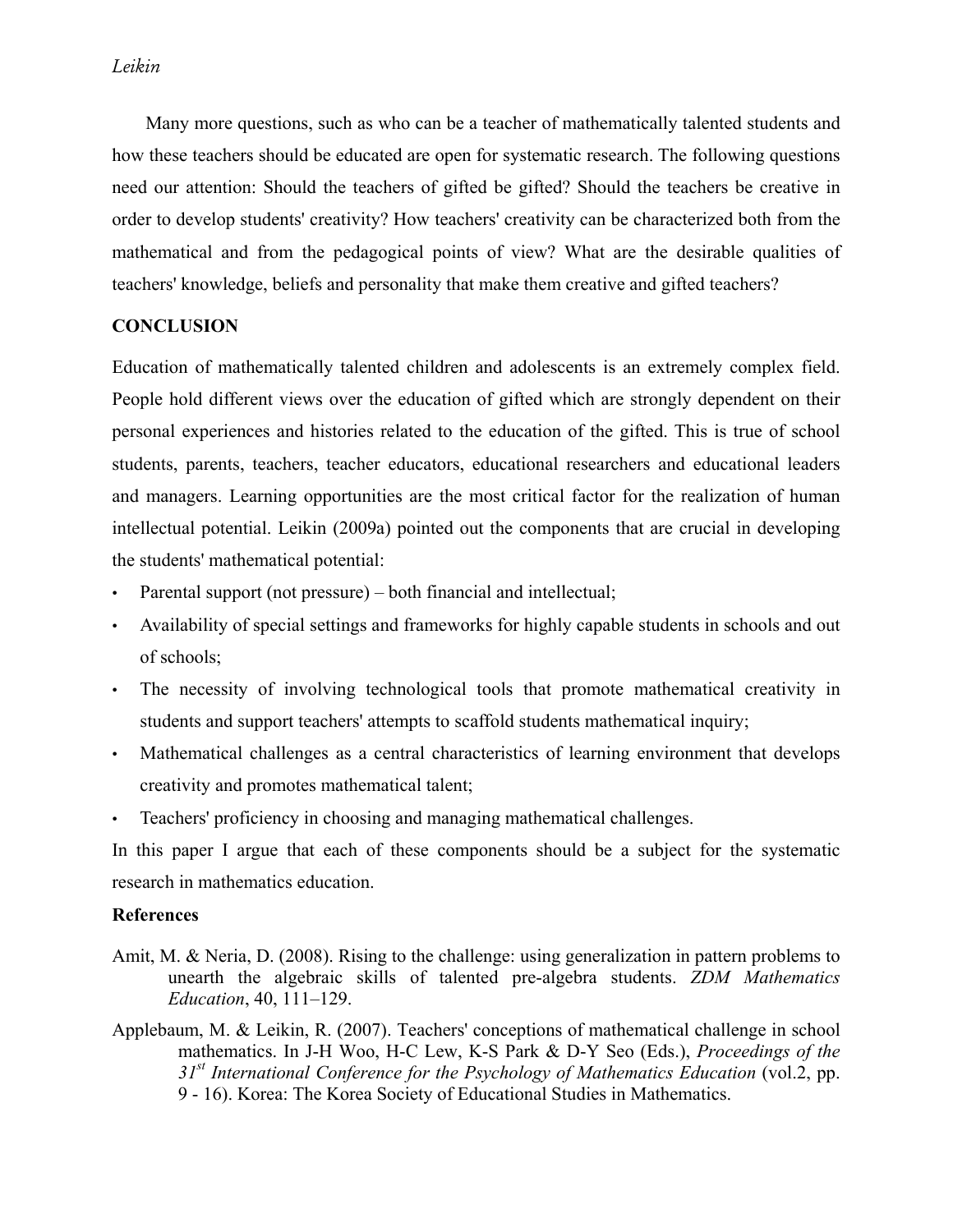- Barbeau E. & P. Taylor (Eds.) (2009). *Mathematical challenge in and beyond the classroom: ICMI Study-16 Volume*. New York, NY: Springer.
- Benbow, C. M., Lubinski D., Shea, D. L., & Eftekhari-Sanjai H. (2000). Sex differences in mathematical reasoning ability at age 13: Their status 20 years later. *Psychological Science*, 11, 474-480.
- Bibby, T. (2002). Creativity and logic in primary-school mathematics: A view from the classroom. *For the Learning of Mathematics,* 22, 10-13.
- Brousseau, G. (1997). *Theory of didactical situations in mathematics*. Dordrecht, the Netherlands: Kluwer.
- Cahan, S., Linchevski, L. & Igra, N. (1995). Ability grouping and mathematical achievement in junior high schools in Israel. *Megamot*, 37(1-2), 76-93.
- Cahan, S. & Linchevski, L. (1996). The cumulative effect of ability grouping on mathematical achievement: A longitudinal perspective. *Studies in Educational Evaluation*, 22, 29-40.
- Chamberlin, S. A., & Moon, S. (2005). Model-eliciting activities: An introduction to gifted education. *Journal of Secondary Gifted Education*, 17, 37–47.
- Chiu, M.S. (2009). Approaches to the teaching of creative and non-creative mathematical problems. *International Journal of Science and Mathematics Education*, 7, 55–79.
- Davis, G. A., & Rimm, S. B. (2004). *Education of the gifted and talented*. Boston: Pearson Education Press.
- Ernest, P. (2006). A semiotic perspective of mathematical activity: The case of number. *Educational Studies in Mathematics*, 61, 67–101.
- Ervynck, G. (1991). Mathematical creativity. In D. Tall (Ed.), *Advanced mathematical thinking* (pp. 42–53). Dordrecht, the Netherlands: Kluwer.
- Even, R., Karsenty, R. & Friedlander, A. (2009).Mathematical creativity and giftedness in teacher professional developmentIn R. Leikin, A. Berman & B. Koichu (Eds.), *Creativity in mathematics and the education of gifted students*(pp. 309–324). Rotterdam, the Netherlands: Sense Publishers.
- Evered, L. & Karp, A. (2000). The preparation of teachers of the mathematically gifted: An international perspective. *NCSSSMST Journal*, 5, 6-8.
- Fomin, D., Genkin, S. & Itenberg, I., (2000). *Mathematical circles (Russian experience).* Mathematical World, Volume 7. Translated from Russian by M. Saul. Providence, RI: American Mathematical Society
- Fox, L. H. (1974). A mathematics programs for fostering precocious achievement. In J. C. Stanley., D. Keating & L. H. Fox (Eds.), *Mathematical talent: Discovery, description and development* (pp 101-125). Baltimore, MD: John Hopkins University Press.
- Gorodetsky, M., & Klavir, R. (2003). What can we learn from how gifted/average pupils describe their process of problem solving? *Learning and Instruction*, 13, 305–325.
- Guberman, R. & Leikin, R. (in preparation). Developing pre-service teacher mathematical creativity through solving problems in multiple ways.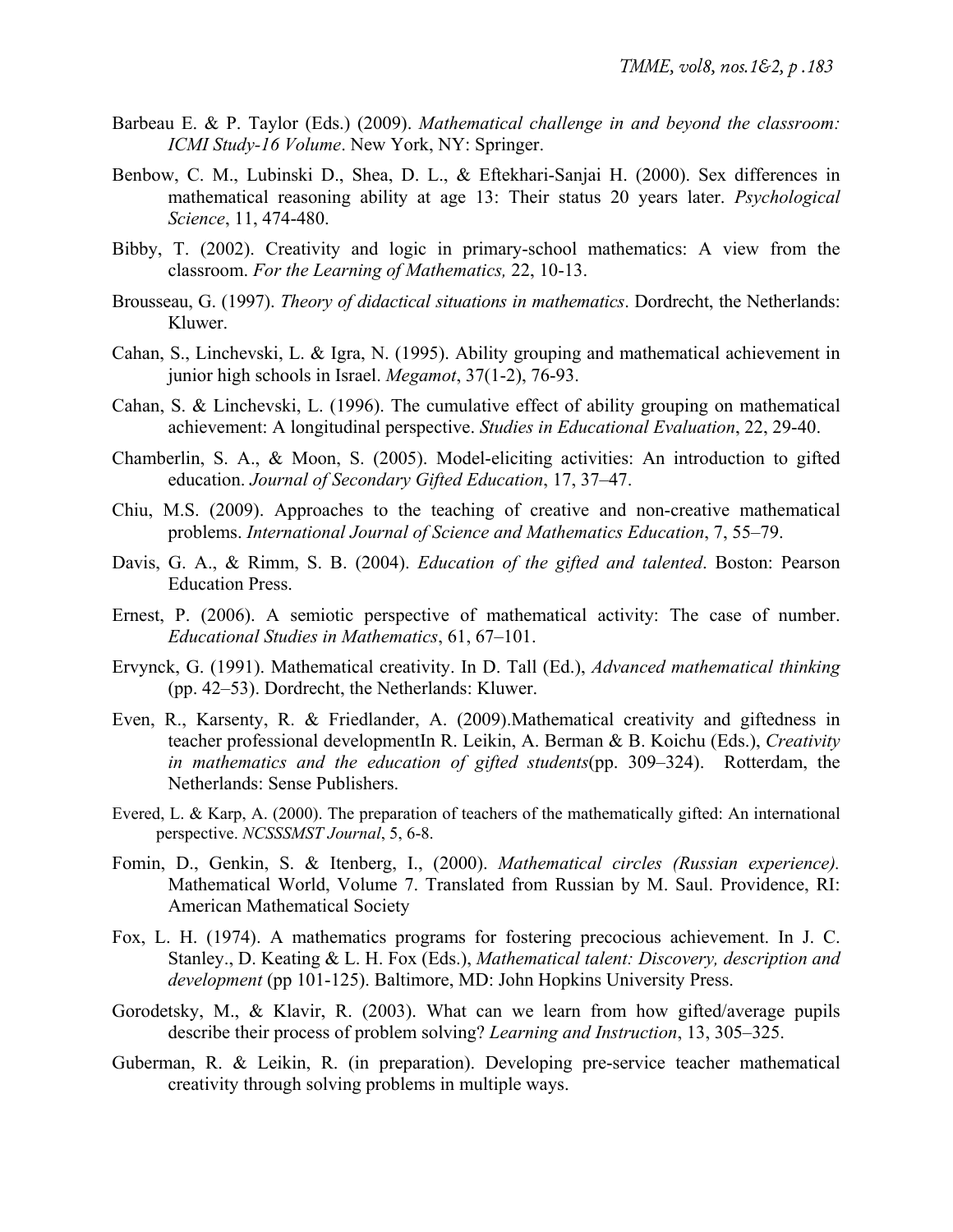- Haylock, D. W. (1987). A framework for assessing mathematical creativity in school children. *Educational Studies in Mathematics*, 18, 59–74.
- Hershkovits, S., Peled, I. & Littler G. (2009). Mathematical Creativity and Giftedness in Elementary School: Task and teacher promoting creativity for all. In R. Leikin, A. Berman & B. Koichu (Eds.), *Creativity in mathematics and the education of gifted students* (pp. 255-269). Rotterdam, The Netherlands: Sense Publishers.
- Hodge, K. A., & Kemp, C. R. (2006). Recognition of giftedness in the early years of school: Perspectives of teachers, parents, and children. *Journal for the Education of the Gifted*, 30, 164–204.
- Holton, D., Cheung, K-C., Kesianye, S., De Losada, M., Leikin, R., Makrides, G., Meissner, H., Sheffield, L., & Yeap, B. H. (2009). Teacher development and mathematical challenge. In E. Barbeau & P. Taylor (Eds.), *ICMI Study-16 Volume: Mathematical challenge in and beyond the classroom* (pp. 205-242).New York, NY: Springer.
- Hong, E., & Aqui, Y. (2004). Cognitive and motivational characteristics of adolescents gifted in mathematics: Comparison among students with different types of giftedness. *Gifted Child Quarterly*, 48, 191–201.
- Hoyles, C. (2001). Steering between skills and creativity: A role for the computer? *For the Learning of Mathematics*, 21, 33-39.
- Huckstep, P., & Rowland, T. (2000). Creative mathematics: Real or rhetoric? *Educational Studies in Mathematics*, 42, 1, 81-100
- Jaworski, B., & Gellert, U. (2003). Educating new mathematics teachers: Integrating theory and practice, and the roles of practicing teachers. In A. J. Bishop, M.A. Clements, D. Brunei, C. Keitel, J. Kilpatrick, F. K.S. Leung (Eds.), *The second international handbook of mathematics education* (pp. 829-875). Dordrecht, the Netherlands: Kluwer.
- Karp, A. (2009). Teaching the mathematically gifted: An attempt at a historical analysis.In R.Leikin, A. Berman & B. Koichu (Eds.), *Creativity in mathematics and the education of gifted students.* (pp. 11-29). Rotterdam, The Netherlands: Sense Publishers.
- Koichu, B., & Berman, A. (2005). When do gifted high school students use geometry to solve geometry problems? *The Journal of Secondary Gifted Education*, 16, 168–179.
- Kolmogorov A. N. (1965). On the content of mathematics curricula in the school.*Mathematics in the School*, 4, 53-62 (In Russian).
- Kolmogorov, A. N., Vavilov, V. V., & Tropin, I. T. (1981). *The physics and mathematics school at Moscow State University*. (In Russian: *Fiziko-matematicheskaya shkola pri MGU*). Moscow, USSR: Znanie.
- Krainer, K. (2001). Teachers' growth is more than the growth of individual teachers: The case of Gisela. In F.L. Lin & T. J. Cooney (Eds.), *Making sense of mathematics teacher education* (pp. 271-293). Dordrecht, The Netherlands: Kluwer.
- Krutetskii, V. A. (1976). *The psychology of mathematical abilities in schoolchildren*. (Translation from Russian: J. Teller, Trans., J. Kilpatrick & I. Wirszup, Eds.). Chicago: The University of Chicago Press.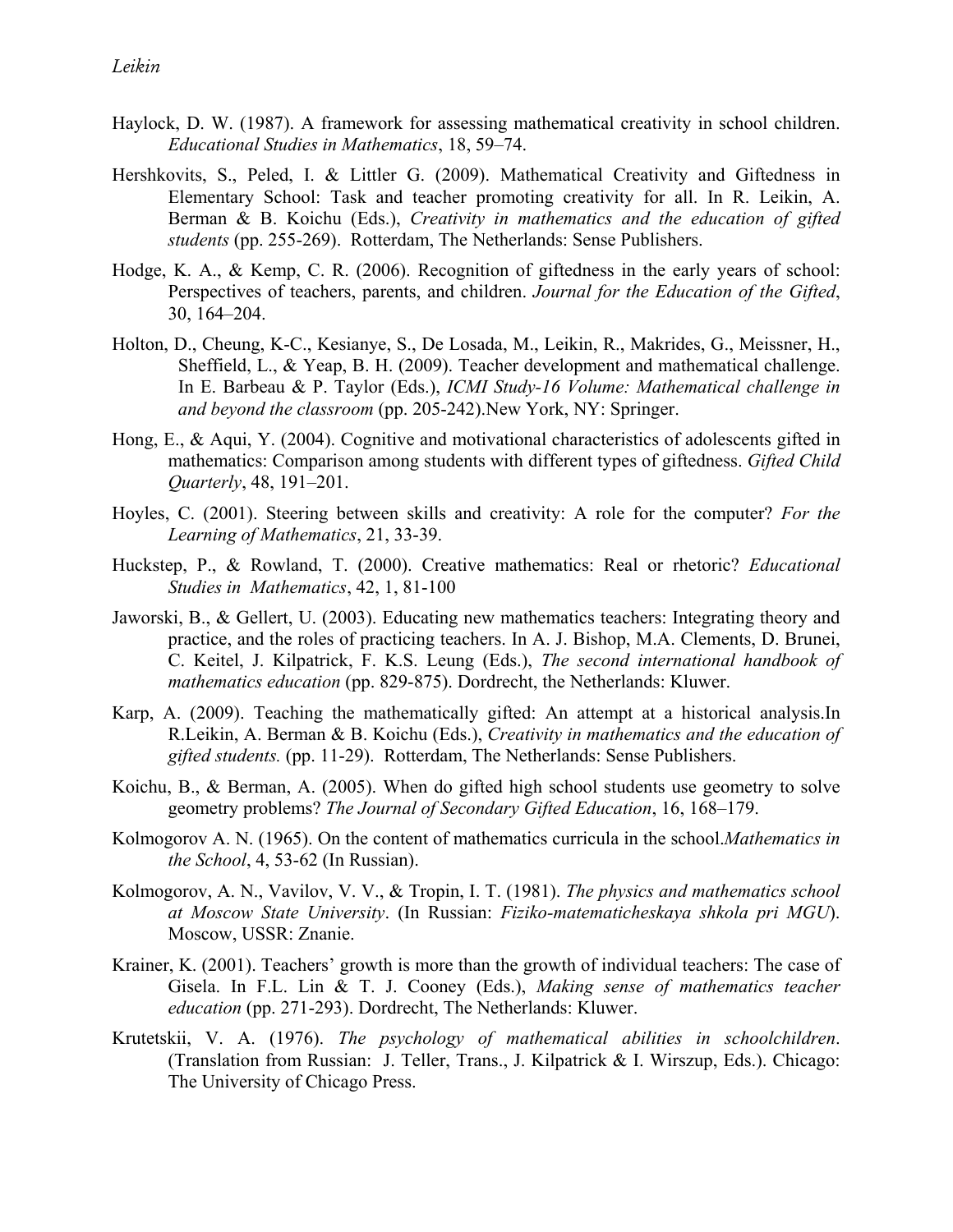- Kwon, O. N., Park, J. S., & Park, J. H. (2006). Cultivating divergent thinking in mathematics through an open-ended approach. *Asia Pacific Education Review*, *7*, 51–61.
- Leikin, R (2009a). Bridging research and theory in mathematics education with research and theory in creativity and giftedness. In R. Leikin, A. Berman & B. Koichu (Eds.), *Creativity in mathematics and the education of gifted students* (pp. 383-409). Rotterdam, the Netherlands: Sense Publishers.
- Leikin, R (2009b). Exploring mathematical creativity using multiple solution tasks. In R. Leikin, A. Berman & B. Koichu (Eds.), *Creativity in mathematics and the education of gifted students.* (pp. 129-145). Rotterdam, the Netherlands: Sense Publishers.
- Leikin, R. (2007). Habits of mind associated with advanced mathematical thinking and solution spaces of mathematical tasks. *The Fifth Conference of the European Society for Research in Mathematics Education* - CERME-5. (pp. 2330-2339) (CD-ROM and On-line). Available: http://ermeweb.free.fr/Cerme5.pdf
- Leikin, R., A. Berman & B. Koichu (Eds.) (2009). *Creativity in mathematics and the education of gifted students.* Rotterdam, the Netherlands: Sense Publisher.
- Leikin, R., Koichu, B. & Berman A. (2009). Mathematical giftedness as a quality of problemsolving acts. In R. Leikin, A. Berman & B. Koichu (Eds.), *Creativity in mathematics and the education of gifted students.* (pp. 115–127). Rotterdam, the Netherlands: Sense Publisher.
- Leikin, R., Levav-Waynberg, A. & Guberman, R. (accepted). Employing multiple solution tasks for the development of mathematical creativity: Two comparative studies. To be presented at *the Seventh Conference of the European Society for Research in Mathematics Education* - *CERME-7*.
- Levav-Waynberg, A. & Leikin R. (2009). Multiple solutions to a problem: A tool for assessment of mathematical thinking in geometry. Presented at *the Sixth Conference of the European Society for Research in Mathematics Education* - *CERME-6*.
- Liljedahl, P. & Sriraman, B. (2006). Musings on mathematical creativity. *For The Learning of Mathematics,* 26, 20–23.
- Linchevski, L. & Kutscher, B. (1998). Tell me with whom you're learning, and I'll tell you how much you've learned: Mixed ability versus same-ability grouping in mathematics. *Journal for Research in Mathematics Education*, 29, 533-554.
- Lithner, J. (2008). A research framework for creative and imitative reasoning. *Educational Studies in Mathematics*, *67*, 255–276.
- Livne, N. L., Livne, O. E., & Milgram, R. M. (1999). Assessing academic and creative abilities in mathematics at four levels of understanding. *Journal of Mathematical Education in Science and Technology*, 30, 227–242.
- Lubinski, D. & Benbow, C.M. (2000).States of excellence. *American Psychologist*, 55, 137-150.
- Lubinski, D., Webb, R. M., Morelock, M. J. & Benbow, C. P. (2001). Top 1 in 10,000: A 10 year follow up of the profoundly gifted. *Journal of Applied Psychology*, 86, 718-729.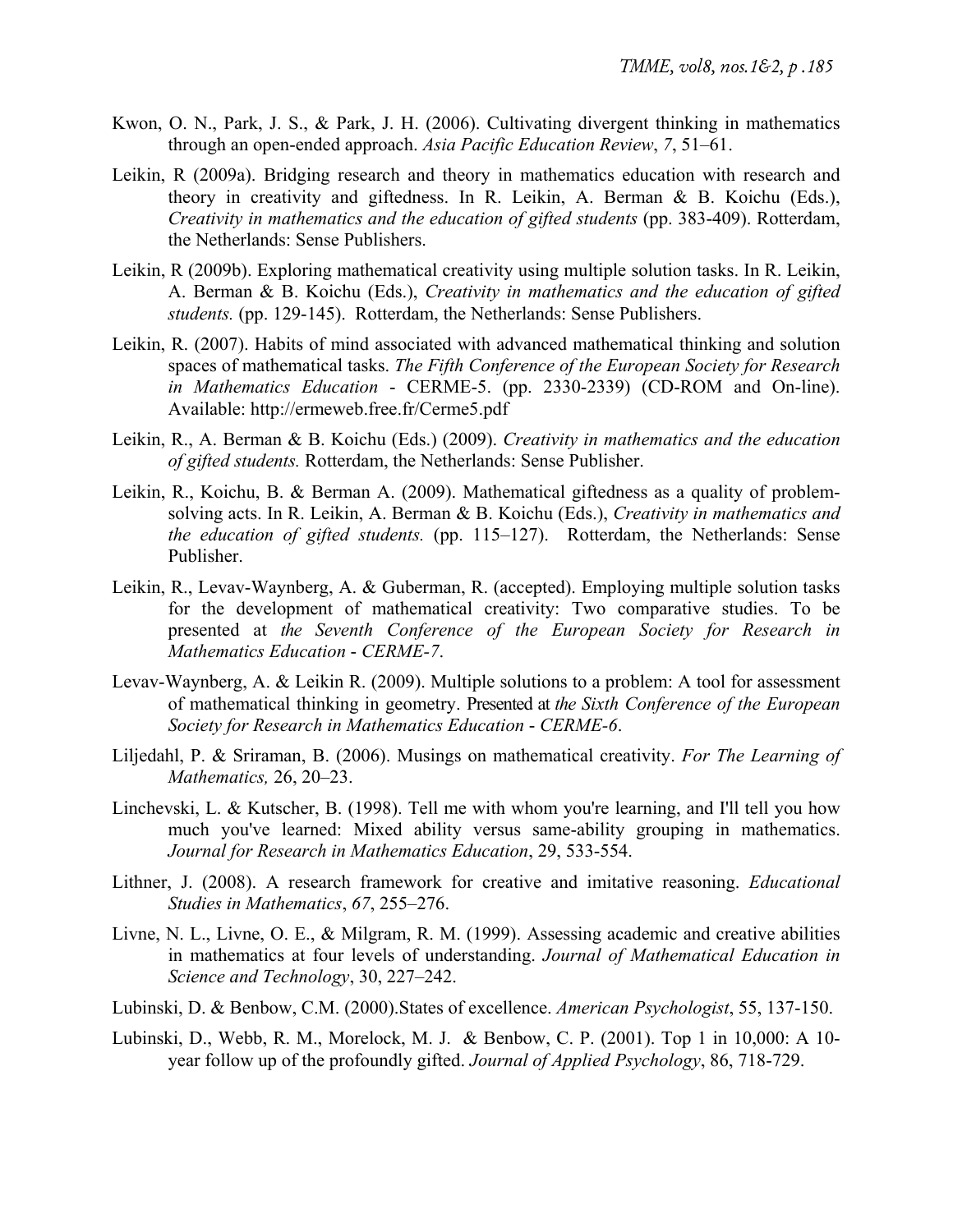- Mann, E. L. (2006). Creativity: The essence of mathematics. *Journal for the Education of the Gifted*, 30, 236–262.
- Milgram, R & Hong, E. (2009). Talent loss in mathematics: Causes and solutions. In R. Leikin, A. Berman & B. Koichu (Eds.), *Creativity in mathematics and the education of gifted students* (pp. 149–163). Rotterdam, the Netherlands: Sense Publishers.
- Movshovitz-Hadar, N. &Kleiner, I. (2009). Intellectual courage and mathematical creativity.In R. Leikin, A. Berman & B. Koichu (Eds.), *Creativity in mathematics and the education of gifted students* (pp. 31-50). Rotterdam, The Netherlands: Sense Publishers.
- National Council of Teachers of Mathematics (NCTM). (1989). *Curriculum and evaluation standards for school mathematics*. Reston, VA: The Council.
- National Council of Teachers of Mathematics (NCTM). (1995). Report of the NCTM task force on the mathematically promising. *NCTM News Bulletin*,*32*.
- National Council of Teachers of Mathematics (NCTM). (2000). *Principles and standards for school mathematics*. Reston, VA:NCTM.
- Nevo B. & Rachmel, S. (2009). Education of gifted children: A general roadmap and the case of Israel. In R. Leikin, A. Berman & B. Koichu (Eds.), *Creativity in Mathematics and the Education of Gifted Students* (pp. 243-451). Rotterdam, The Netherlands: Sense Publishers.
- Nevo, B. (Head). (2004, July). Report of the committee for promotion of education of the gifted in Israel (Published online). Retrieved August 14, 2006, from http://www.education.gov.il/gifted/download/doch\_kidum\_mechonanim.doc (in Hebrew).
- Nisbet, J. (1990). Teaching thinking: An introduction to the research literature. *SCER Spotlights*, 26.
- Nokelainen, P., Tirry, K., & Merenti-Valimaki, H.-L. (2007). Investigating the influence of attribution styles on the development of mathematical talent. *The Gifted Child Quarterly*, 51, 64–81.
- Olszewski-Kubilius, P., & Lee, S.-Y. (2004). The role of participation in in-school and outsideof-school activities in the talent development of gifted students. *The Journal of Secondary Gifted Education*, 15, 107–123.
- Parnes, S. J., Noller, R. B., & Biondi, A. M. (1977). *Guide to creative action*. New York, NY: Scribner's.
- Plucker J. & Zabelina, D. (2009). Creativity and interdisciplinarity: One creativity or many creativities? *ZDM Mathematics Education*, 41, 5–11.
- Presmeg, N. (2003). Creativity, mathematizing, and didactizing: LeenStreefland's work continues. *Educational Studies in Mathematics*, 54, 127–137.
- Reed, C. F. (2004). Mathematically Gifted in the Heterogeneously Grouped Mathematics Classroom: What is a Teacher to Do? *The Journal of Secondary Gifted Education*, 3, 89– 95.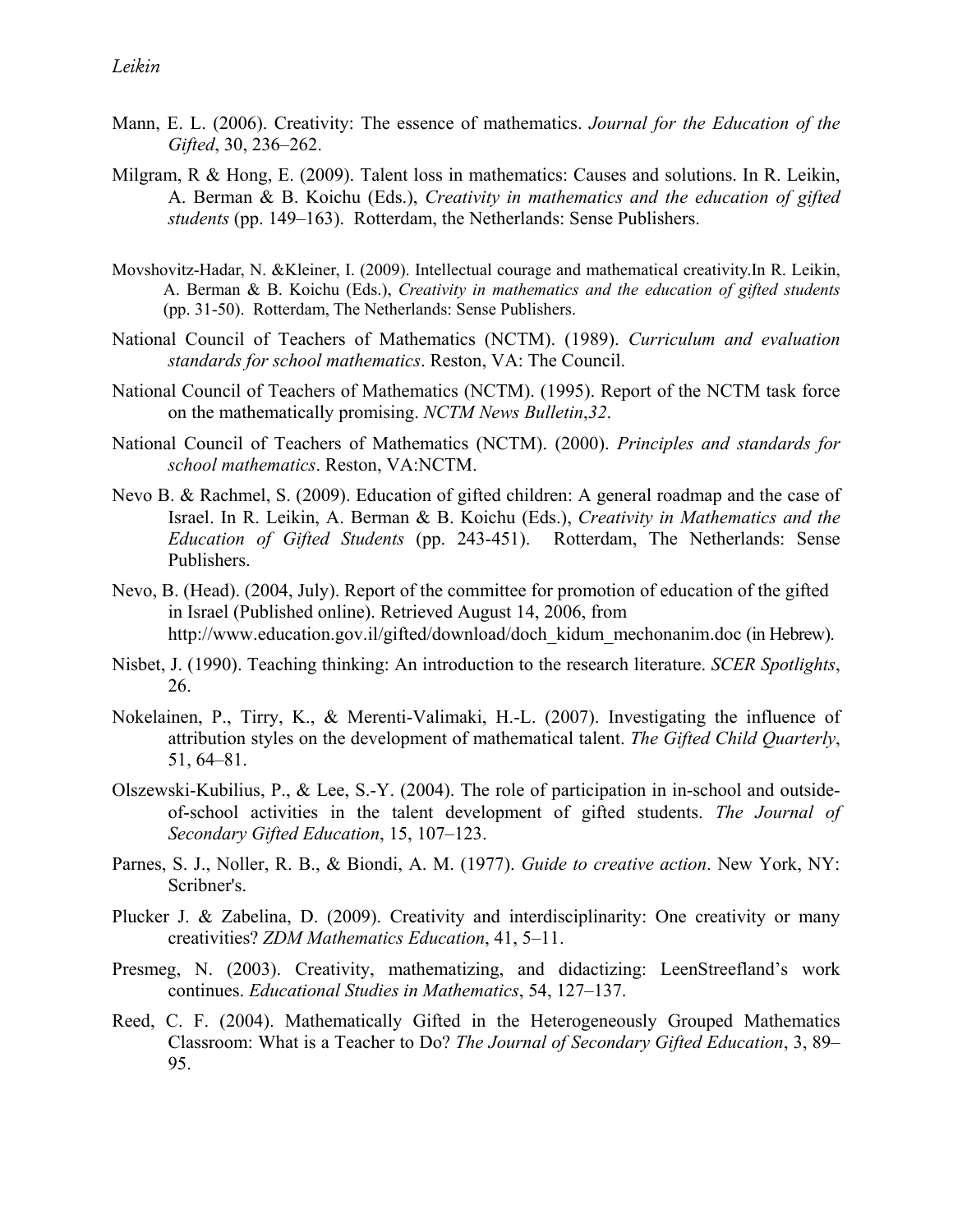- Renzulli, J. S., & Reis, S. M. (1985).*The school-wide enrichment model: A comprehensive plan for educational excellence.* Mansfield Center, CT: Creative Learning Press.
- Renzulli, J. (1978). What makes giftedness? Re-examining a definition. *Phi Delta Kappan*,*60*, 180–184, 261.
- Renzulli, J. S. (1986). The three-ring conception of giftedness: A developmental model for creative productivity. In R. J. Sternberg & J. E. Davidson (Eds.), *Conceptions of giftedness* (pp.332–357). New York, NY: Cambridge University Press.
- Schoenfeld, A. H. (2000). Purposes and methods of research in mathematics education. *Notices of the American Mathematical Society*, *47*, 2–10.
- Schoenfeld, A. H. (2002). Research methods in (Mathematics) education. In L. English (Ed.), *Handbook of international research in mathematics education* (pp. 435–488). Mahwah, NJ: Erlbaum.
- Shani-Zinovich, I. &Zeidner, M. (2009). On being a gifted adolescent: Developmental, affective, and social issues. In R. Leikin, A. Berman & B. Koichu (Eds.), *Creativity in mathematics and the education of gifted students*(pp. 195–219).Rotterdam, The Netherlands: Sense Publishers.
- Sheffield, L. J. (2009). Developing mathematical creativity Questions may be the answer. In R. Leikin, A. Berman & B. Koichu (Eds.), *Creativity in mathematics and the education of gifted students*. (pp. 87–100). Rotterdam, The Netherlands: Sense Publishers.
- Sheffield, L. J. (Ed.). (1999). *Developing mathematically promising students*. Reston, VA: National Council of Teachers of Mathematics.
- Shore, B. M. & Kanevsky, L. S. (1993). Thinking processes: Being and becoming gifted', in Heller, K. A., Monks, F. J. &. Passow, H. A. (Eds.). *International handbook of research and development of giftedness and talent*(pp. 133-147). Oxford, UK: Pergamon.
- Shriki, A. (2009). Working like real mathematicians: Developing prospective teachers' awareness of mathematical creativity through generating new concepts. *Educational Studies in Mathematics. Online.*
- Silver, E. A. (1997). Fostering creativity through instruction rich in mathematical problem solving and problem posing. *ZDM Mathematics Education*, 3, 75–80.
- Southern, T. & Jones, E. (Eds.) (1991). *The academic acceleration of gifted children*, New York, NY: Teachers' College Press.
- Sriraman, (2009) The characteristics of mathematical creativity. *ZDM Mathematics Education*, 41, 13–27.
- Sriraman, B. (2003). Mathematical giftedness, problem solving, and the ability to formulate generalizations. *The Journal of Secondary Gifted Education*, 14, 151–165.
- Sriraman, B. (2005). Are giftedness & creativity synonyms in mathematics? An analysis of constructs within the professional and school realms. *The Journal of Secondary Gifted Education*, 17, 20–36.
- Sriraman, B. (Ed.) (2008). *Creativity, Giftedness, and Talent Development in Mathematics.* Charlotte, NC: Information Age Publishing.